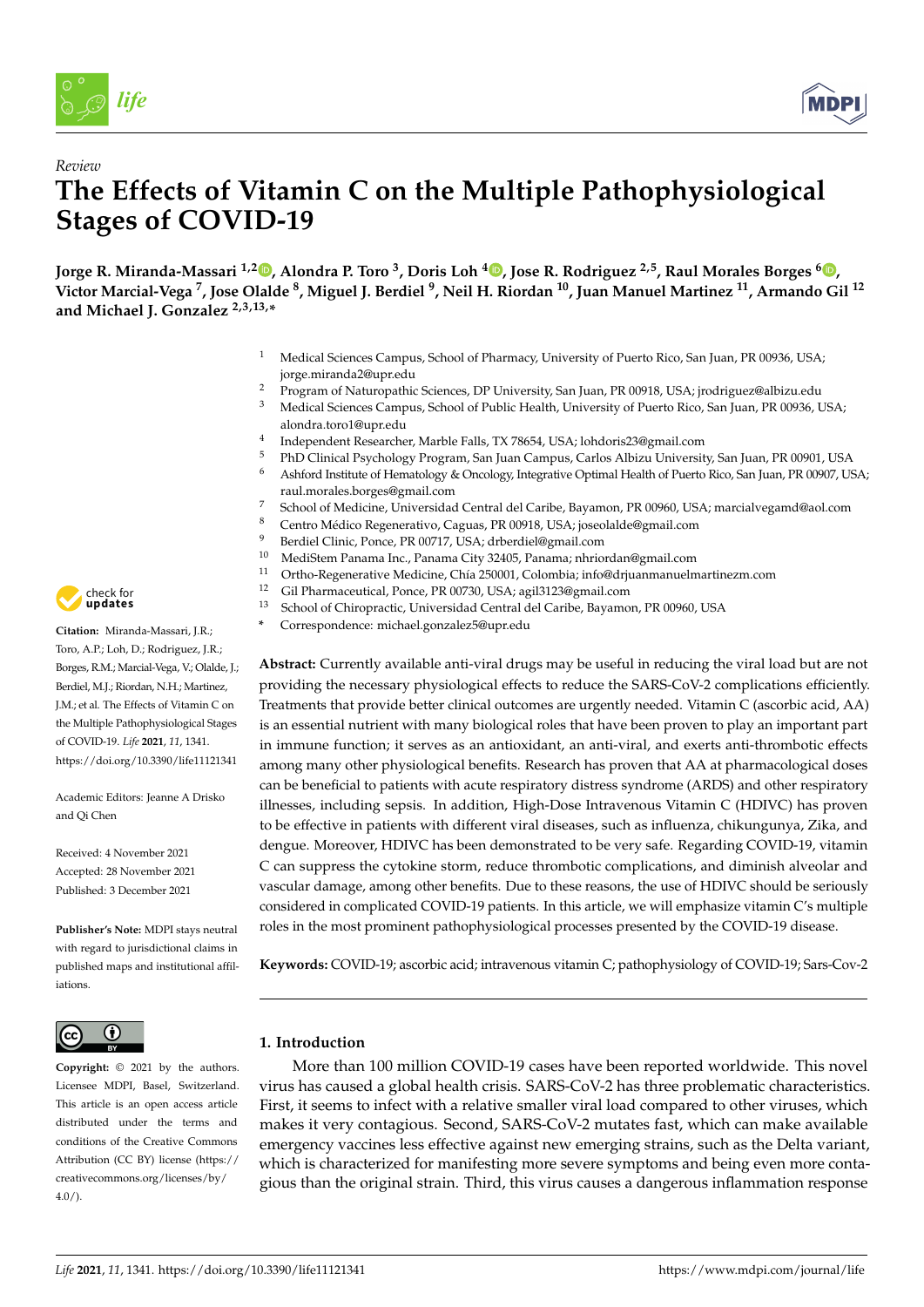that generates numerous free radicals and inflammatory molecules that can be highly cytotoxic and damaging. Meanwhile, hospitals have been treating infected patients with anti-viral drugs, such as remdesivir, hydroxychloroquine, and lopinavir. A recent study concluded that these drugs appeared to have little or no effect on hospitalized COVID-19 patients [\[1\]](#page-12-0). These and other reasons should ignite our interest to keep searching for treatments that can activate efficiently systemic defenses in order to generate better clinical outcomes for complicated COVID-19 patients.

One of the most important aspects to combat the SARS-CoV-2 is to have an optimized immune system that works properly and efficiently. In order for this system to function well, it needs a wide range of specific cofactors. One of these cofactors is vitamin C, also known as ascorbic acid. This powerful, water-soluble antioxidant is involved in many biological processes of the immune response [\[2\]](#page-12-1). Furthermore, this vitamin has shown potent anti-viral and anti-inflammatory activities in a variety of different viral infections [\[3,](#page-12-2)[4\]](#page-12-3). Although oral vitamin C produces adequate concentrations to produce physiologic effects, pharmacologic concentrations require high intravenous doses that may be able to produce therapeutic benefits to COVID-19 patients.

Vitamin C is part of a comprehensive strategy to COVID-19. An ambulatory early management protocol of COVID-19 from an international consensus of experienced clinicians [\[5\]](#page-12-4) proposed a multifaceted highly targeted sequential multidrug treatment that include vitamins, minerals, antimicrobials, steroids, colchicine, and possibly antithrombotic agents to assist the body deal with the viral load and the possible inflammatory and complications. A study in patients following this protocol demonstrated that early ambulatory treatment resulted in 87.6% reduction in hospitalization and 74.9% reduction in deaths [\[6\]](#page-12-5).

Intravenous vitamin C has been successfully used in the hospitalized COVID-19 protocols [\[7\]](#page-12-6). It has been suggested that since vitamin C has both anti-inflammatory and antiviral effects, its use may help reduce drug dosing and toxicity [\[8\]](#page-12-7). Vitamin C, when given in high doses, is even extremely safe [\[9\]](#page-12-8), and it can be easily excreted through the urine.

In this article, we will emphasize how vitamin C can attenuate many of the pathophysiological stages presented by the SARS-CoV-2 infection. Additionally, based on this information, we suggest that the administration of adequate dose of intravenous vitamin C combined with proven conventional supportive medications could provide COVID-19 patients with better clinical outcomes due to the multiple beneficial physiological properties it can exert. Moreover, AA is relatively non-toxic, and side effects are minimal.

Although oral intake of vitamin C does have a role in health maintenance, risk reduction and prevention, and prevention of infections, this article is focused on the more potent effects that can be achieved with pharmacologic concentrations.

### **2. High-Dose Intravenous Vitamin C (HDIVVC): Its Relevance**

There are multiple ways vitamin C can be administered. It can be given either orally or intravenously. However, both methods have different physiological effects. In particular, there are studies that established differences between oral and IV vitamin C [\[10\]](#page-12-9). It was demonstrated that blood levels of vitamin C in patients were much higher by IV vitamin C than oral dosing. Because IV vitamin C is 100% bioavailable, it has the capacity to replenish tissues more efficiently and rapidly. Oral vitamin C at single doses of 200 mg is complete, and Cmax is about 60 min. However, it must be noted that under normal conditions in a healthy subject, bioavailability is reduced, which means that, for example, only about 33% a dose of 1250 mg or 412.5 mg will be absorbed when using a regular vitamin C formulation  $[11,12]$  $[11,12]$ . The decreased bioavailability of the larger oral doses is caused by saturation of the absorption mechanisms [\[13\]](#page-12-12). The oral dose must be absorbed by the small intestine, while IV vitamin C bypasses this route and is more readily available. Therefore, it is important to state that, to have better physiological effects that may lead to better clinical outcomes, IV vitamin C is the most potent method to attain higher blood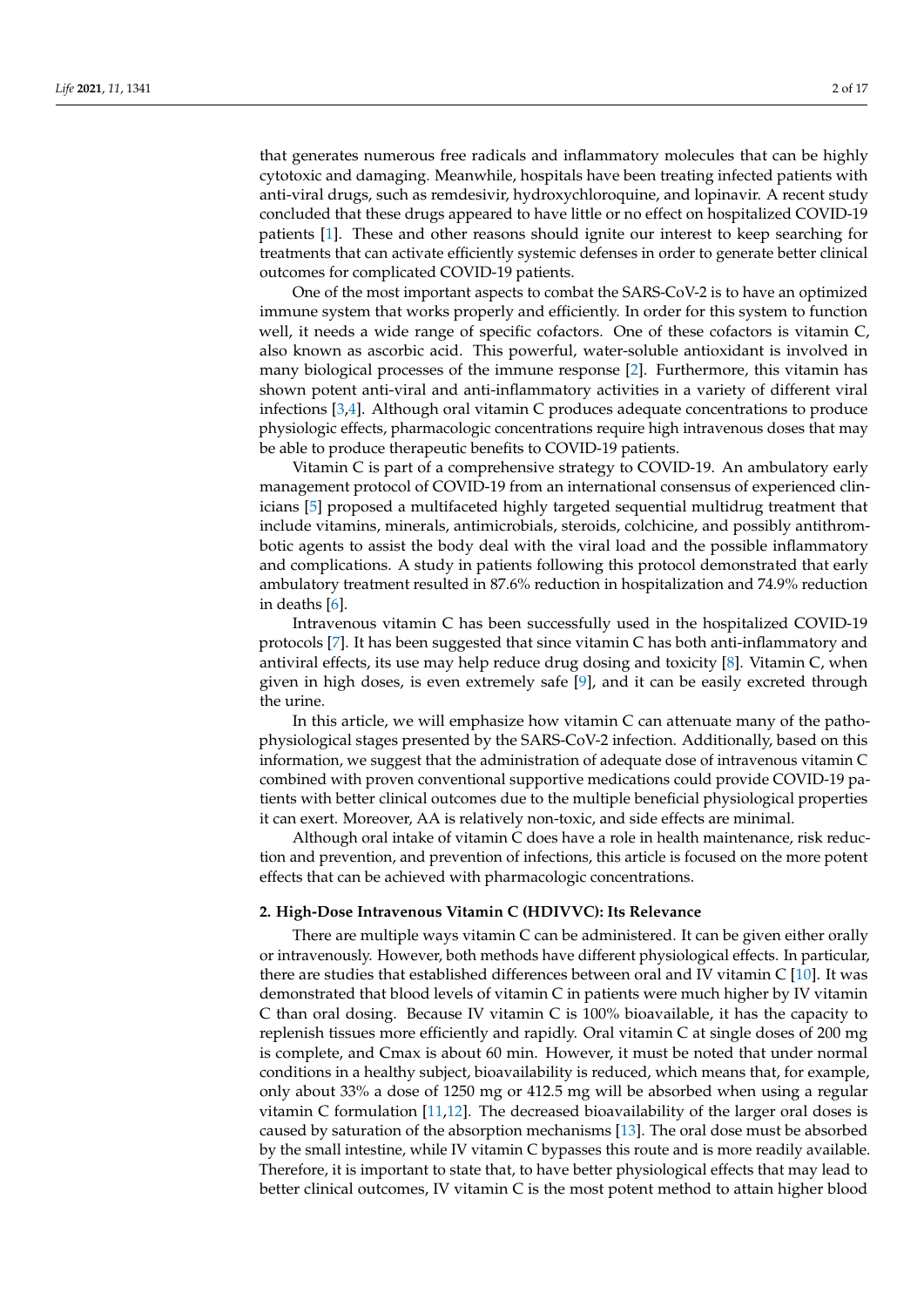concentrations. Another important aspect to highlight is that the effect of vitamin C will depend on frequency of application and quantity given. Multiple reports providing higher doses of IV vitamin C in a range from 30 to 150 g showed beneficial effects in cancer patients [\[14\]](#page-12-13). Moreover, in addition to all the benefits that high-dose IV vitamin C exerts, it is important to point out that it is very safe and non-toxic. Recently, there was a study published using high-dose IV vitamin C on COVID-19 patients [\[15\]](#page-13-0), and results showed multiple improvements but, most importantly, no adverse effects.

Although there is no consensus about how to classify the doses in terms of magnitude, for the purpose of this article, we will refer to intravenous vitamin C in the context of a pharmacological effect and therefore will consider a low intravenous total daily dose to be 6–12 g, moderate intravenous total daily dose to be 13–24 g, and high dose intravenous total daily dose to exceed 25 gm daily.

In conclusion, high-dose IV vitamin C will provide better physiological effects leading to improved clinical outcomes due to higher concentrations while being safe and non-toxic.

#### **3. Anti-Viral Mechanisms of Vitamin C**

As mentioned previously, vitamin C is an essential nutrient for the body with several beneficial properties that help support proper functioning of the immune system, of great interest being its anti-viral capacity. Vitamin C has direct and indirect mechanisms that can exert these anti-viral properties. It has been shown that vitamin C can inactivate in vitro a wide range of viruses [\[16\]](#page-13-1). Virus inactivation was shown to be dependent on oxygen and was concluded to be mediated through oxidation to viral nucleic acids [\[17\]](#page-13-2). There is a possibility that ascorbate may damage viral capsids and even inhibit viral replication when provided in large doses. An in-vitro study showed that pharmacological ascorbate killed influenza virus in cultured human bronchial epithelial cells [\[18\]](#page-13-3).

On the other hand, an indirect mechanism was proven by multiple studies in which vitamin C exerts powerful antiviral activity [\[19\]](#page-13-4). In a clinical study of 178 patients with Epstein Barr viral (EBV) infection treated with high doses of intravenous vitamin C, an inverse correlation was found between EBV viral capsid antigen (VCA), IgM, and vitamin C in plasma in patients with mononucleosis and chronic fatigue syndrome. Patients with high levels of vitamin C had lower levels of antigens in the acute state of disease [\[20\]](#page-13-5).

Vitamin C can promote the production of anti-viral proteins, such as interferon. In an in-vitro study, there was evidence that, in the presence of ascorbic acid plus glutathione, interferon was produced [\[21\]](#page-13-6). These proteins play a role in immune protection and interfere with viral replication by binding to the cell surface. Moreover, a study analyzed in a mice model the multiple effects model of high-dose oral vitamin C supplementation the initial stage of influenza A virus (H3N2) [\[22\]](#page-13-7). They concluded that ascorbic acid could exert anti-viral activity by increasing the production of interferon- $\alpha$ / $\beta$ . In addition, an animal study supports additional antiviral mechanisms of vitamin C. The administration of high doses of vitamin C caused virus attenuation of H1N1 virus. This study also showed that the intervention produced decreased expression of susceptibility genes and increased production of NF-κB, leading to the production of type I interferon (IFNs) [\[23\]](#page-13-8). Additionally, ascorbic acid enhanced the interferon levels produced by human embryo skin and human embryo lung fibroblasts induced by Newcastle disease virus [\[24\]](#page-13-9).

#### <span id="page-2-0"></span>**4. Clinical Reports**

#### *4.1. Non-COVID Viral Infections*

There are several studies reporting good clinical outcomes employing IV vitamin C on patients infected with different types of viruses. In example, there was a case report of a 54-year-old patient with chikungunya (CHIKV) fever with severe joint pain and inflammation [\[25\]](#page-13-10). The infected patient was treated with high doses of IV vitamin C for two days. Symptoms resolved promptly without any side effects during or after the infusions. In another case report, a 25-year-old patient tested positive for influenza virus [\[26\]](#page-13-11). Supplementation of IV vitamin C was given, resulting in fast improvement and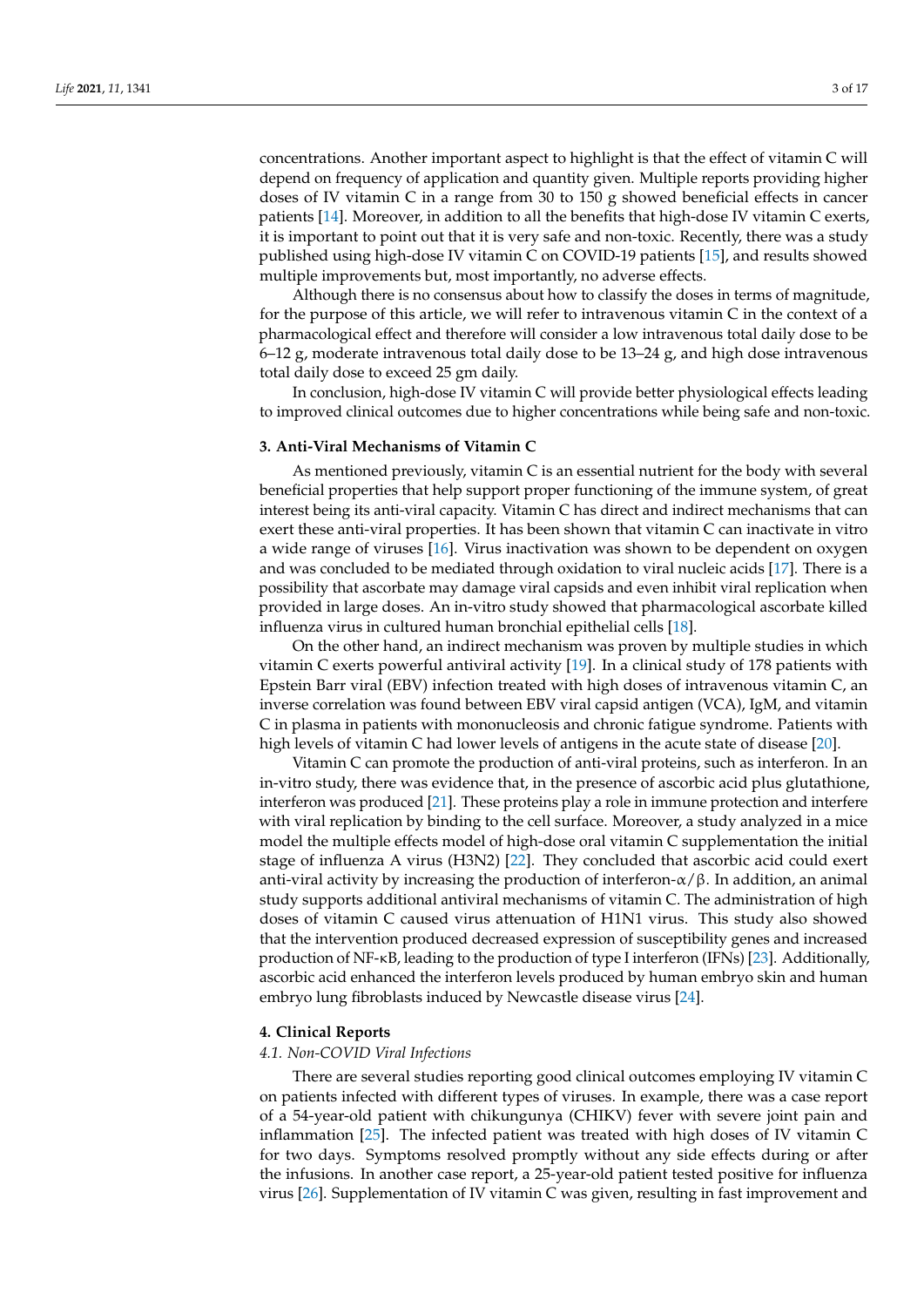returning to normal on day four. Therefore, these cases highlighted the effectiveness of IV vitamin C against combating viral infections.

Vitamin C has demonstrated that it can inhibit manifestations of viral ARDS. A case report showed how high doses of IV vitamin C can help stabilize a patient and help with decreasing the recovery time [\[27\]](#page-13-12).

Later, there was a trial with patients suffering from sepsis and ARDS [\[28\]](#page-13-13), in which vitamin C infusions were administered. Interestingly, results showed that vitamin C decreased mortality and length of stay for infected patients. In addition, there was a case report of a woman suffering with ARDS and other complications, in which the patient was intubated, presented hypoxemia, and chest imaging revealed opacities. Despite various approaches, the patient remained critical. Once IV vitamin C was initiated, the patient's chest imaging and oxygenation began to improve. Rapidly, the woman became stable [\[29\]](#page-13-14).

Some recent studies suggest that the use of ascorbic acid as part of a protective protocol against SARS-CoV-2 can reduce mortality in patients hospitalized in intensive care units with sepsis. This ascorbic acid protocol can significantly reduce mortality from sepsis [\[30\]](#page-13-15), reduce ICU stay length, and significantly reduce the time to resolution of shock [\[31\]](#page-13-16). The use of ascorbic acid injections also improved the ventricular function (EF) 72 h after surgery and reduced the length of ICU stay in patients undergoing coronary artery bypass surgery.

#### *4.2. COVID Viral Infections*

The proven ability of vitamin C against other types of viruses may very well be equally as effective in SARS-CoV-2. The following cases support this this premise:

- 1. A case report of a COVID-19 patient with early use of high-dose intravenous vitamin C (HDIVC) showed positive outcomes [\[32\]](#page-13-17). The patient presented with chest X-ray opacities and infiltrations, body pain, dry cough, and other symptomatology. As she tested positive for SARS-CoV-2, 25 g of vitamin C was administered once a day for three consecutive days. The following day of the first infusion, the patient noted a dramatic improvement. Her body pain and headache were gone. Additionally, the most important aspect to highlight is that the infusions did not cause any adverse effects to the infected patient.
- 2. In an unusual early recovery case of a critical COVID-19 patient given vitamin C [\[33\]](#page-13-18), a 74-year-old woman presented with fever, cough, and shortness of breath, oxygen saturation of 87%, and bilateral rhonchi. Chest radiography was suspicious for pneumonia and test was positive for SARS-CoV2. The patient was initially started on oral hydroxychloroquine and azithromycin. On day six, she developed ARDS and septic shock, for which mechanical ventilation and pressor support were started, along with infusion of high-dose IV vitamin C (11  $g/d$ ). The patient improved clinically and was able to be taken off mechanical ventilation within five days. This report emphasizes the potential benefits of high-dose IV vitamin C in critically ill COVID-19 patients in terms of speedy recovery and reduced length of mechanical ventilation and ICU stay. In this case, ascorbate seems to attenuate lung injury produced by the viral infection. It has been seen that even though a COVID-19 patient had already presented complications and developed critical conditions, such as acute respiratory syndrome ARDS or DAD, high doses of vitamin C can help stabilize, improve patient condition, and even shorten the length of the disease caused by the SARS-CoV-2 virus.
- 3. A case series of 17 high-risk patients with advanced age and multiple comorbidities who tested positive for COVID-19 and had moderate to severe disease were treated with IV vitamin C  $(1 \text{ g every } 8 \text{ h for } 3 \text{ days})$  in addition to standard treatment for COVID-19 [\[34\]](#page-13-19). Results showed a significant decrease in inflammatory markers, including ferritin and D-dimer, and a trend to decreasing FiO2 requirements. This case series presents a 17.6% rate of need for mechanical ventilation, which is comparable to a recent study, and 12% mortality rate, which is smaller [\[35\]](#page-13-20). Despite a relatively low dose of IVC, it produced comparable outcomes with some possible improvements.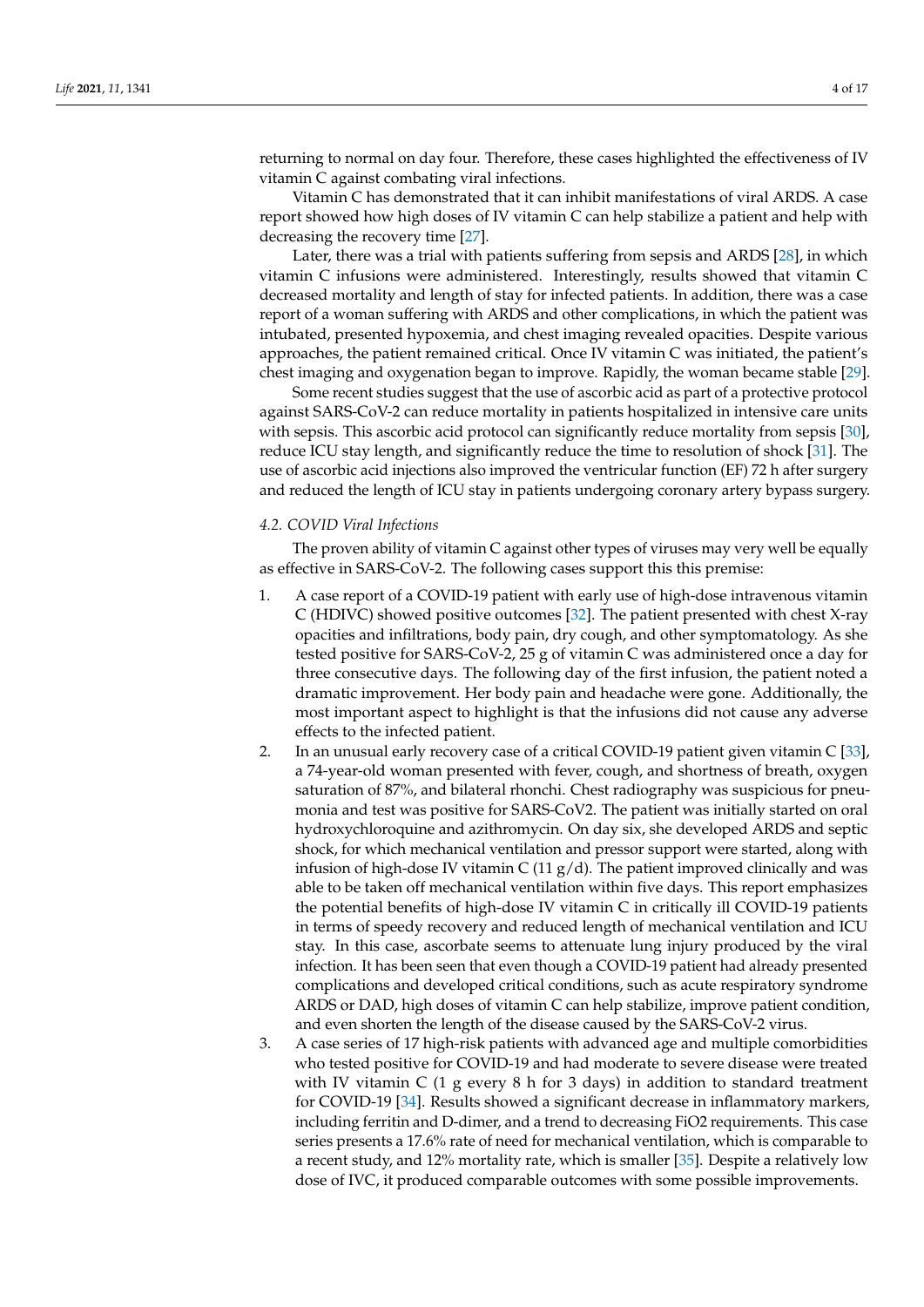- 4. In the case of a 77-year-old female with a history cardiovascular disease that presented with a five-day history, worsening symptoms received a variety of antimicrobials, anti-inflammatory agents, monoclonal antibodies, and IV vitamin  $C$  (6 g bid). She did not respond and eventually succumbed. This case illustrates the importance of early treatment to avoid the complications, such as cytokine storm, especially in patients with significant comorbidities. Once the cytokine storm manifests, even with aggressive and comprehensive treatments, it seems the body is unlikely to recover [\[36\]](#page-13-21).
- 5. In this case report, two patients were confirmed with SARS-Cov2 pulmonary infection with respiratory distress at ages 57 and 58 years old, with 6–7 days of symptoms. Patient prior medical history was not reported and presumably had no risk factors. They were treated with oxygen in one case and mechanical ventilation in the other. Medications included hydroxychloroquine (600 mg/day), azithromycin, steroids, vitamin C (3  $g$ /day), zinc, diuretics, and enoxaparin, which were equally used for the two patients. Both patients responded to treatment and recovered. The treatments described started on day 6–7 of symptoms but is unclear if patients had previous treatment before admission. In conclusion, this report is not helpful to assess the utility of the vitamin C in COVID-19 because the vitamin dose used were low. In addition, the route of administration is not specified as well as the presence of risk factors or previous therapy before hospitalization [\[37\]](#page-13-22).
- 6. In a retrospective case series, twelve patients were enrolled, including six severe and six critical patients. All patients received high-dose intravenous vitamin C (average 163 mg/kg in severe patients), but on average, about a 10% higher dose was given to critical patients. Patients had significant improvements in CRP, lymphocyte count, and CD4. Improvements in oxygenation and SOF score were also observed. Greater improvements were observed in severe than critical patients after HDIVC. It was concluded that high-dose IVC (11 g per day average or more for a 70-kg person) could be beneficial in aspects of inflammatory response and immune and organ function for treatment of COVID-19 patients [\[38\]](#page-13-23).
- 7. A retrospective case-matched clinical study compared the outcome and clinical courses of patients with moderate COVID-19 patients treated with an HDIVC protocol  $(100 \text{ mg/kg/day})$  for seven days from admission with a control group treated without the HDIVC. The HDIVC and control groups each comprised 55 patients. For the primary outcomes, there was a significant difference in the number of patients that evolved from moderate to severe type between the two groups. There was a significant reduction in the number of patients in the HDIVC that evolved from moderate to severe disease  $(p = 0.03)$ . Additionally, compared to the control group, there was a shorter duration of systemic inflammatory response syndrome (SIRS,  $p = 0.0004$ ) and lower SIRS occurrence ( $p = 0.0086$ ) during the first week. It was concluded that in this population, a dose of 7 g for a 70-kg person may be of value in preventing progression from moderate to severe disease [\[39\]](#page-14-0).
- 8. In an open-label, randomized, and controlled trial on patients with severe COVID-19 infection, the case and control treatment groups each consisted of 30 patients. The control group received lopinavir/ritonavir and hydroxychloroquine, and the experimental group received IVC (6 g daily) added to the same regimen. The experimental group receiving IVC showed significant improvements in mean body temperature, which was significantly lower on the third day of hospitalization ( $p = 0.001$ ) and peripheral capillary oxygen saturation (SpO<sub>2</sub>) ( $p = 0.014$ ). However, the median length of hospitalization was significantly longer than the control group (8.5 days vs. 6.5 days) (*p* = 0.028). There was no significant difference in the length of intensive care unit (ICU) stay and mortality between the two groups. It is noticeable that there were significant clinical differences in the initial response, and it seems that 6 g was not enough to change the clinical outcomes [\[40\]](#page-14-1).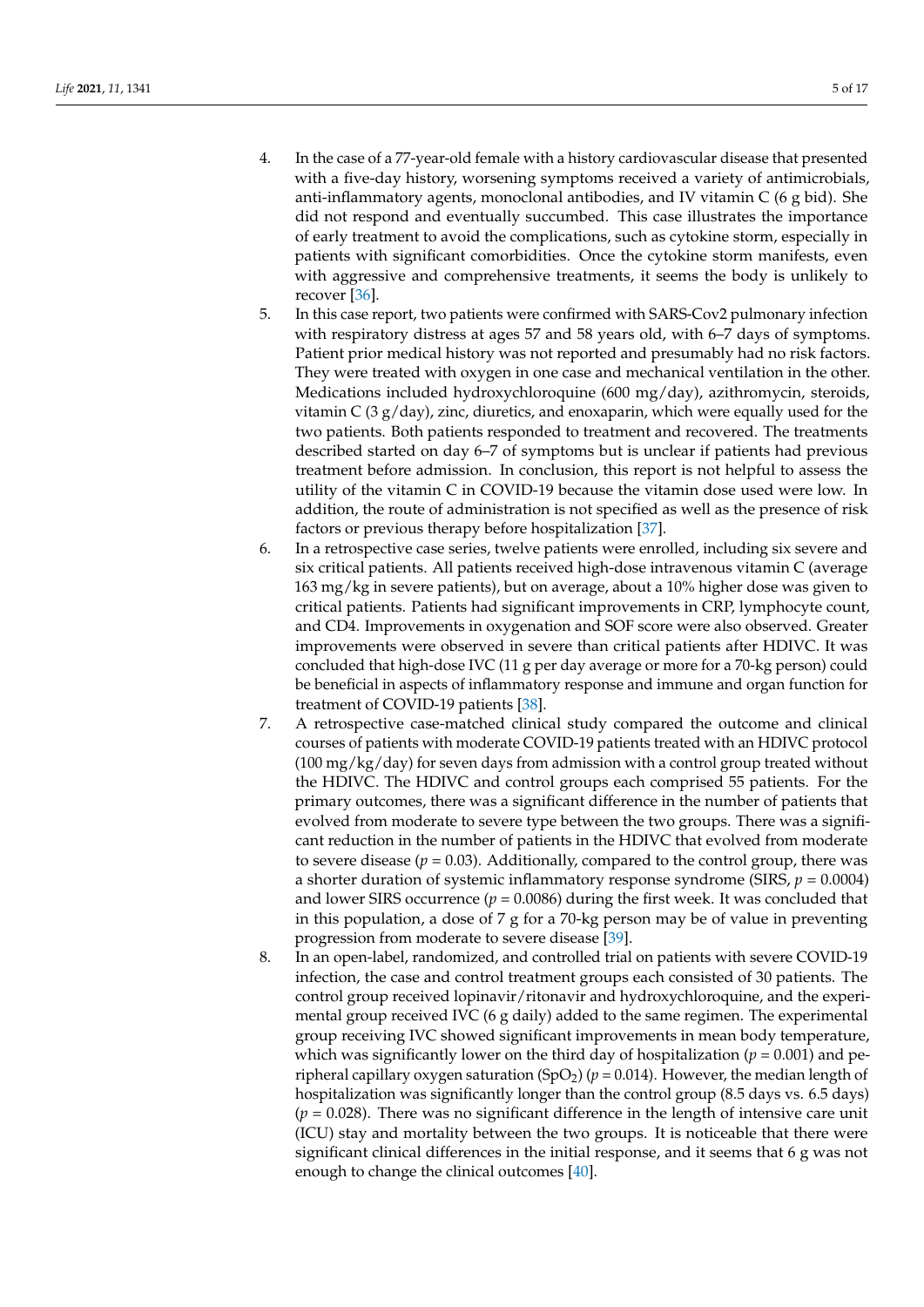9. Finally, a recent placebo-controlled pilot study of high dose intravenous ascorbate in 56 critically ill COVID-19 patients showed significantly reduced mortality. The trial was conducted in two hospitals located in Wuhan, China, and used a daily dose of 24 g of ascorbate divided in two doses. The ICU mortality rate was 22% (6 out of 27) in the ascorbate group and 38% (11 out of 29) in the placebo. This difference did not reach statistical significance because of the small number of patients. However, in the most critically ill (SOFA > 3), the difference in hospital mortality was even bigger: 18.5% in the ascorbate group vs. 38% in placebo, achieving statistical significance  $(p = 0.04)$  [\[41\]](#page-14-2).

In summary, when examining the existing literature for the use of intravenous vitamin C in COVID-19 patients, there is consistence in the evidence of improvements in outcomes, such as fever, inflammation, cell blood count, oxygenation, and even clotting markers. The case studies and small studies discussed provide some indication that the time to begin treatment, the dose of vitamin C, the presence of comorbidities, and the severity all play a role in response and mortality. However, it seems that better outcomes are associated with higher doses.

# **5. Vitamin C Suppresses Oxidative Stress**

Oxidative stress is an imbalance of antioxidant molecules and free radicals species in the body. This can cause damage of DNA, membranes, proteins, and others, which can result in complications and diseases [\[42\]](#page-14-3). These free radicals are also referred to as oxygen reactive species (ROS). Exhibiting low concentrations of ROS and having an adequate homeostasis of them is beneficial for the body since they are needed in the immune system to fight pathogens, such as viruses. However, in high concentrations, these reactive molecules are toxic and may exert very damaging effects. It has been observed that when there is a viral infection, viruses can induce via multiple pathways severe oxidative stress [\[43\]](#page-14-4). Viruses are often associated with oxidative stress that can result in RedOx imbalances that can cause damage to cells. Regarding coronaviruses and SARS-CoV-2, increased levels of oxidative stress in infected patients seems to have a detrimental effect in cells and organs [\[8\]](#page-12-7).

Some studies have proposed that a precise disulfide-thiol balance is crucial for viral entry and fusion into the host cell and that oxidative stress generated from free radicals can affect this balance. It seems possible that oxidation of thiols to disulfides, under a mechanism of oxidative stress, would improve the affinity of SARS-CoV-2 S proteins for the ACE2 receptor and consequently increase the severity of COVID-19 infection [\[44\]](#page-14-5). Oxidative stress refers to the harmful effects from excessive free radicals or prooxidants in a biological system. Advanced age is a risk factor for COVID-19 morbidity and mortality. Age-related decline GSH systems and the impaired control of the thiol to disulfide balance alters RedOx balance of all tissues. Using a specialized computational system for molecular dynamics simulation and for binding energy calculations, it was determined that the binding affinity was significantly impaired when all the disulfide bonds of both ACE2 and SARS-CoV/CoV-2 spike proteins were reduced to thiol groups. If this was the case, providing the body with increased glutathione precursors and cofactors, as well as electron donors like vitamin C, which regenerates reduced glutathione, would result in decreased entrance of the virus, reduced viral load, and consequently reduced severity of the COVID-19 infection [\[45](#page-14-6)[,46\]](#page-14-7).

In addition, an association of oxidative stress in COVID-19 and the amplification and perpetuation of the cytokine storm, coagulopathy, cell hypoxia, and mitochondrial dysfunction has been shown, suggesting a possible therapeutic role of antioxidants and other agents to reduce oxidative stress [\[47\]](#page-14-8).

There was a study on COVID-19 patients evaluating levels of antioxidants and oxidative stress markers that concluded that infected patients had significantly lower levels of antioxidants [\[48\]](#page-14-9). Moreover, they stated that severe COVID-19 patients are at higher risk of oxidative stress.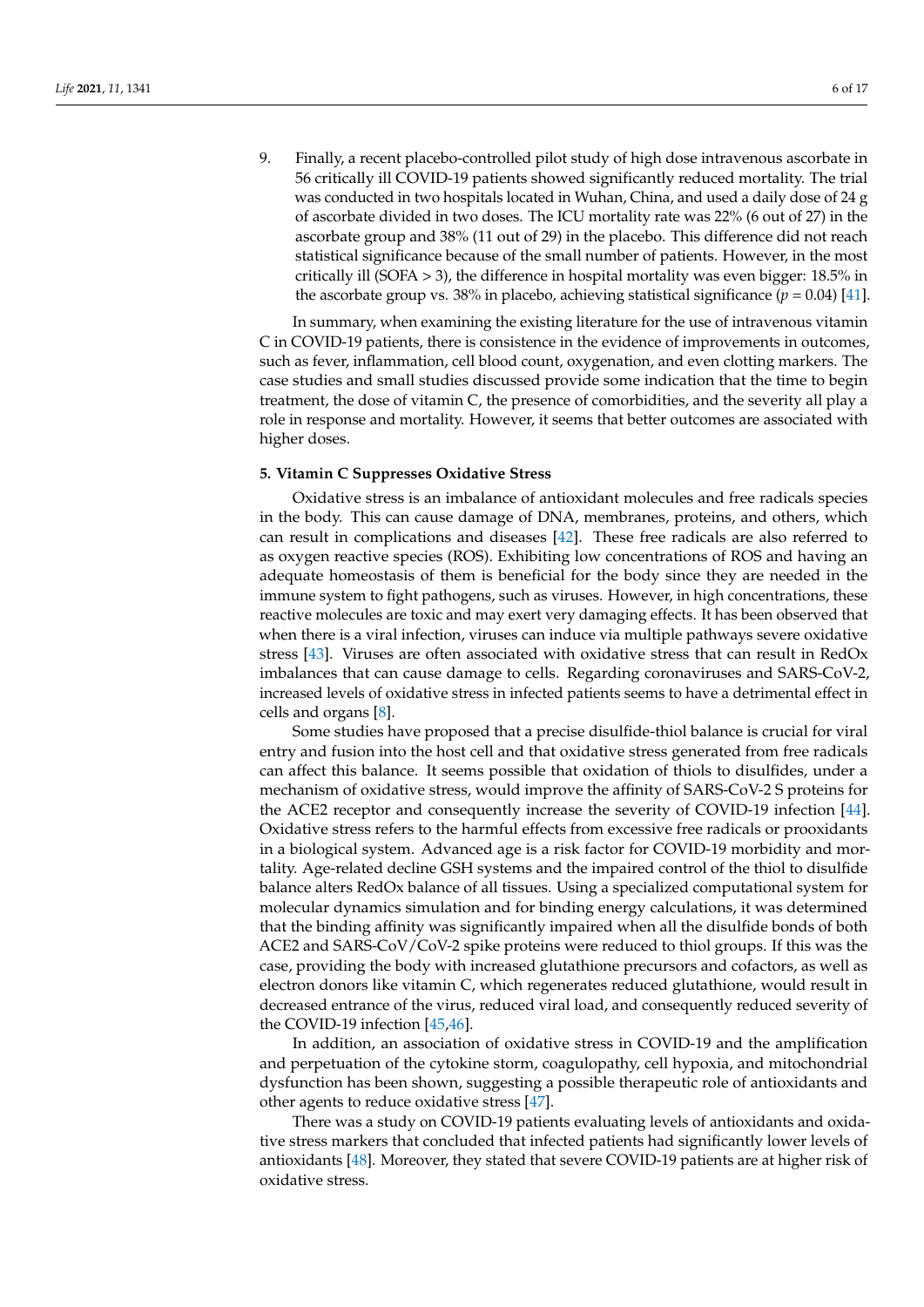Although COVID infection is the likely cause of depleted antioxidant cofactors, that study was not designed to determine cause and effect.

The NHANEs has established that there is a significant proportion of the USA population deficient in nutrients, including vitamin C (46%), vitamin A (45%), vitamin E (84%), and Vitamin D (95%) [\[49\]](#page-14-10). In a study with five hospitalized patients with COVID-19, researchers observed a deficiency of vitamin D in 76% and of selenium in 42% of the patients [\[50\]](#page-14-11). Although vitamin D is not considered and antioxidant vitamin, vitamin D reduces renin-angiotensin-aldosterone system activation and consequently decreases ROS.

Activation of the renin-angiotensin-aldosterone system and consequent increase in angiotensin II and aldosterone, as seen in cardiometabolic syndrome, participates in altering insulin/IGF-1 signaling pathways and reactive oxygen species formation to induce endothelial dysfunction and cardiovascular disease [\[51\]](#page-14-12). The mechanisms involved in these inhibitory effects of ANG II include the generation of ROS [\[52\]](#page-14-13).

An animal study in a model of hyperoxia-induced acute lung injury (HALI) found that 50 mg/kg of parenteral vitamin C produces a significant decrease in the levels of airway HMGB1 in hyperoxia control (*p* < 0.05), leukocyte infiltration (*p* < 0.05), and improved lung integrity in the animal treated with AA [\[53\]](#page-14-14). This study, while not related to a viral infection, demonstrated the role of high-dose vitamin C in reducing damage from oxidative stress, inflammation, and lung integrity, which are pathophysiologic processes relevant to COVID.

Since COVID-19 patients commonly have lower levels of vitamin C due to the physio-logical stress of the viral infection [\[54\]](#page-14-15), replacement of this vitamin in the optimal amounts to control oxidative stress as well to other benefits for COVID-19 patients should be considered. While low vitamin C status is associated with severe COVID, we do not yet know if patients with low vitamin C levels (pre-infection) are at greater risk of developing severe COVID or if severe COVID infections cause people to lose vitamin C more quickly. While both are likely, knowing this could assist in promoting preventive and health promotion measures.

#### **6. Vitamin C Inhibits the Cytokine Storm Due to Its Antioxidant Capacity**

The severity of being infected by SARS-CoV-2 is related to the cytokine storm, which can occur in many tissues. In the lungs, and in particular the alveoli, it can cause a proinflammatory response that leads to pneumonia, ARDS, diffuse alveolar damage (DAD), multiorgan failure, and other complications. Studies in Wuhan, China, showed that patients with severe COVID-19 symptoms had higher levels of IL-6 and other inflammatory cytokines in their blood samples [\[55\]](#page-14-16). It is normal for the body to increment the secondary (humoral) immune response after a high viral load exposure, which subsequently causes the release of these inflammatory cytokines that attack foreign proteins, such as those presented by SARS-CoV-2. However, it is expected that the body itself will gradually lower the immune response. In COVID-19 patients, the immune response does not seem to lower, causing detrimental and fatal effects to many organs. Due to this, the role of the cytokine storm rampage seen in COVID-19 has generated interest from the medicalscientific community as a potential target for combating the SARS-CoV-2 complications that may lead to death.

Furthermore, the alveolus is a structure that is very much affected by the cytokine storm. A common finding of post-mortem autopsies from COVID-19 patients reveals a trend of patients with highly damaged alveolar structures. A study noted that all of the seven COVID-19 lung specimens observed had diffuse alveolar damage (DAD) [\[56\]](#page-14-17). Another study observing pathogenesis of two severely infected COVID-19 patients found that the DAD seen in acute respiratory distress syndrome (ARDS) was not unique to COVID-19 patients but occurs in both SARS and MERS infections as well [\[57\]](#page-14-18), which indicates that ARDS may be responsible for the DAD observed in COVID-19 cases. Furthermore, a third study stated that the development and progression of ARDS seen in COVID-19 is closely related to the inflammatory cytokine storm [\[58\]](#page-14-19). Outlining this information, suppression of the cytokine storm is of particular interest because it can prevent further complications,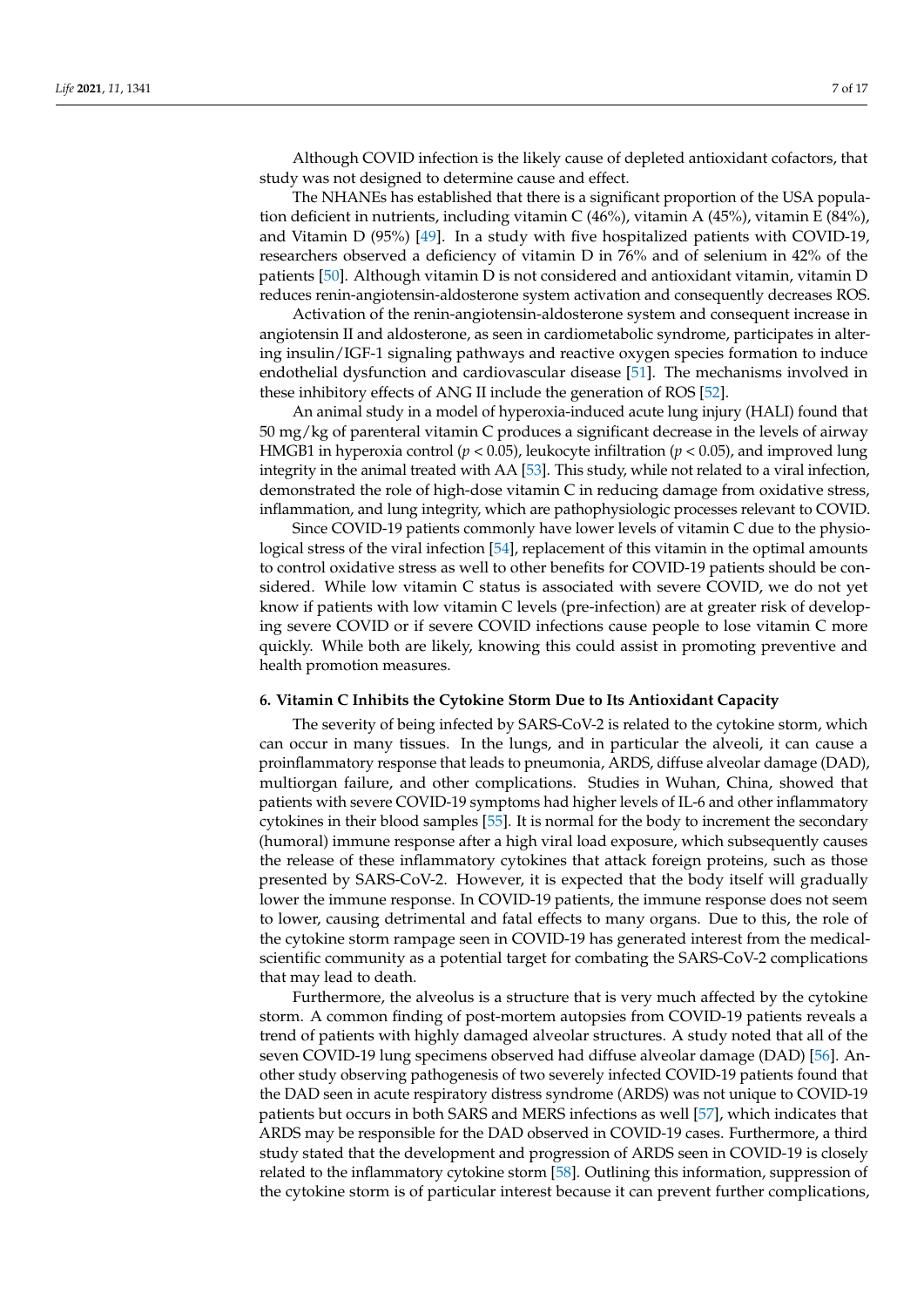such as DAD and ARDS. Moreover, if a treatment can decrease the possibilities of the generation and/or progression of the cytokine storm, it could greatly decrease the possibilities of mortality in COVID-19 patients since they are highly correlated [\[59\]](#page-14-20).

Vitamin C can inhibit the cytokine storm in COVID-19 patients based on its antioxidant properties. The main concern of the cytokine storm is the inflammatory response it produces, and one of the principal functions of this vitamin in addition to its great antioxidant capacity is that it exerts anti-inflammatory properties. It has already been observed in human and animal models that high doses of vitamin C may decrease several inflammatory parameters, such as inflammatory cytokine release and activity. For example, it was discovered that when a high dose of IV vitamin C was given to critically ill COVID-19 patients, their levels of interleukin-6 (IL-6) were lower than the placebo group (Jing et al., 2020). In addition, there is evidence that vitamin C inhibits a variety of cytokines [\[60\]](#page-14-21), A group of 12 cancer patients receiving 25–125 gm of intravenous vitamin C and achieving 5–18 mM of ascorbate plasma concentration experienced normalization of many of the cytokine levels measured. Cytokines that were most consistently elevated prior to treatments included M-CSF-R, leptin, EGF, FGF-6, TNF-α, β, TARC, MCP-1,4, MIP, IL-4, 10, IL-4, and TGF-β. Cytokine levels tended to decrease during the course of treatment.

The intense proinflammatory response to the SARS-CoV-2 infection can lead to the development of a life-threatening cytokine release syndrome (CRS), which can lead to acute respiratory syndrome (ARDS), leading to a high mortality rate in elderly subjects and other at-risk populations. Furthermore, vitamin C supplementation can generate stable, antigen-specific regulatory T cells in animal models of autoimmune or acute graft versus-host diseases. Vitamins may shift the proinflammatory T-helper lymphocytes (Th17) mediated immune response arising in autoimmune diseases towards a T-cell regulatory phenotype [\[61,](#page-14-22)[62\]](#page-14-23).

On the other hand, some reviews postulate that vitamin C can help remove alveolar fluid caused by distress of the inflammatory response [\[63\]](#page-14-24). Parenteral vitamin C infusion protected mice from the harmful consequences of sepsis by several mechanisms, including attenuation of the proinflammatory response, enhancement of epithelial barrier function, increasing alveolar fluid clearance, and prevention of sepsis-associated coagulation abnormalities  $[64]$ . An in-vitro study found that vitamin C acts at multiple levels to exert its antiviral and protective functions in the lungs significant upregulation of several metabolic pathways and interferon-stimulated genes (ISGs) along with a downregulation of pathways involved in lung injury and inflammation [\[65\]](#page-15-1).

Therefore, AA is promising for preventing and treating the cytokine storm itself.

#### **7. Vitamin C Lessens Alveolar Damage and Lung Complications**

One area that SARS-CoV-2 is likely to invade is the lung tissue, and a correlation has been observed between the virus and alveolar damage. It is very common for infected patients to develop ARDS, which is associated with large amounts of inflammation and damage on the alveolar-capillary barrier. Additionally, infected COVID-19 patients suffer further complications, resulting in permanent alveolar damage. When an infected patient has developed complications, such as ARDS and DAD, there is higher chance of mortality, and prognosis may seem to worsen. For instance, it has been established that ARDS is one of the principal causes of high mortality in patients with COVID-19 [\[66\]](#page-15-2). In order to reduce mortality rates and provide the patient with better clinical outcomes, it is important to identify better treatment that can directly manage these complications.

A brief research letter reported that vitamin C levels were undetectable in more than 90% of COVID-19 patients suffering with ARDS [\[67\]](#page-15-3). In addition, an epidemiological study reported that up to 82% of critically ill COVID-19 adult patients with ARDS had low vitamin C values [\[68\]](#page-15-4).

This is consistent with low plasma levels of vitamin C reported in critically ill patients and many other conditions. Septic shock patients have significantly depleted vitamin C levels compared with non-septic patients, likely resulting from increased metabolism due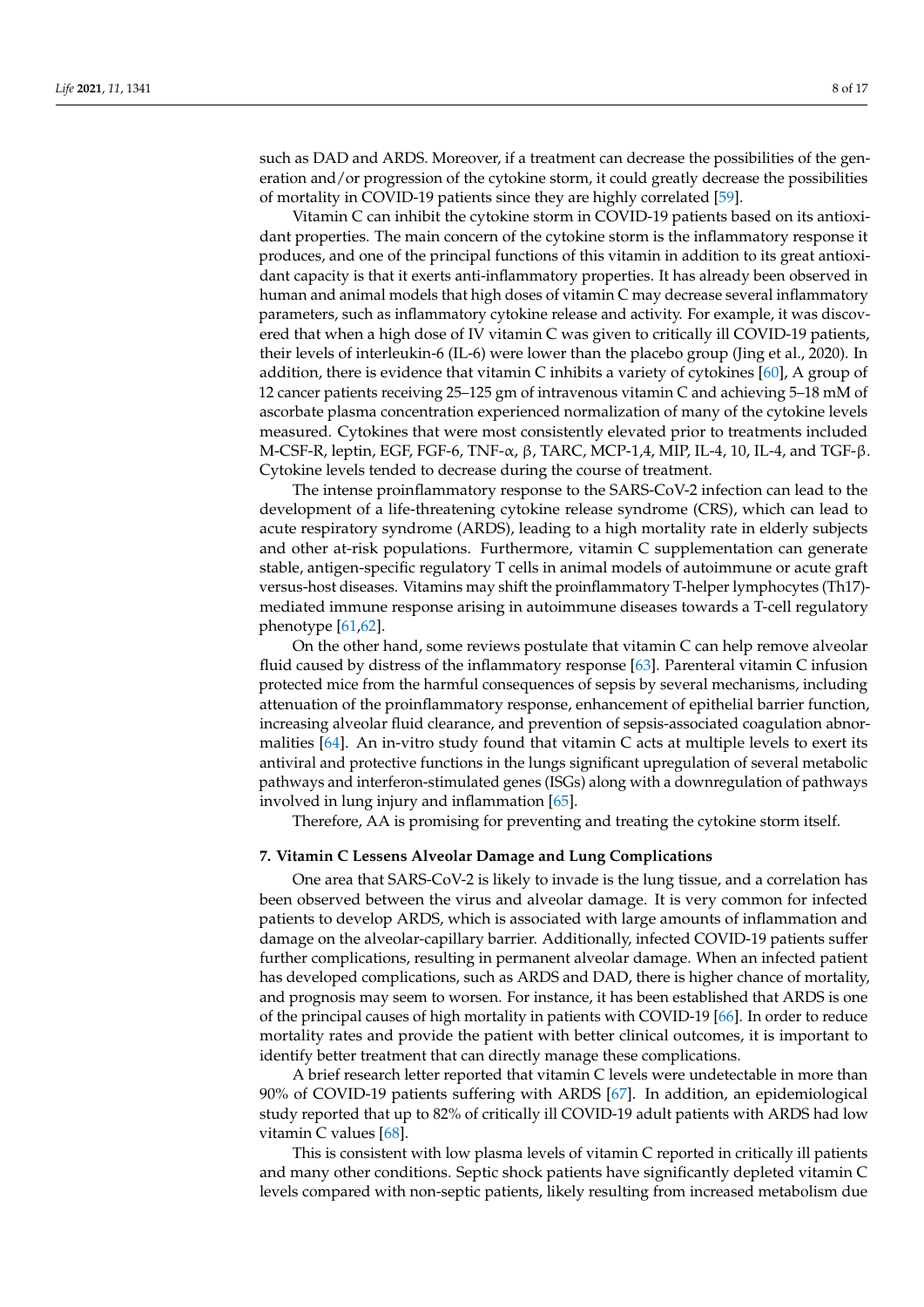to the enhanced inflammatory response [\[69,](#page-15-5)[70\]](#page-15-6). Low vitamin C levels are also observed in patients with infections [\[71\]](#page-15-7), trauma patients [\[72\]](#page-15-8), cancer patients [\[73\]](#page-15-9), and diabetes patients [\[74\]](#page-15-10). Patients with these complications have low plasma levels and benefit from high quantities of vitamin C to efficiently compensate from its excessive utilization by their immune system due to an increased physiological stress. Therefore, the supplementation of IV vitamin C can be beneficial to help maintain optimal protective levels in these patients and consequently maintain cellular homeostasis.

Although more research needs to be done in order to fully validate the effect IV vitamin C has on ARDS, current information seems very promising and appears to exert many beneficial properties on patients with ARDS. Some of the cases were discussed previously in Section [4.](#page-2-0)

#### **8. Vitamin C Suppresses Thrombosis and Prevents Vascular Tissue Damage**

Current research has been stating that SARS-CoV-2 may predispose infected patients to thrombotic diseases causing alteration in the coagulation cascade and leading to a worse prognosis [\[75,](#page-15-11)[76\]](#page-15-12). Thrombotic complications could also significantly contribute to mortality. Furthermore, the COVID-19 disease can have a prothrombic state, and it can be seen in multiple organs, such as lungs, spleen, and gut [\[77\]](#page-15-13). This dangerous complication is due to the excessive performance of the immune system trying to combat the virus, which generates significant amounts of clotting substances in the blood. It can be said that inflammation and coagulation are interrelated when we speak about SARS-CoV-2. Currently, one of the typical ways to treat these thrombotic complications on COVID-19 patients are blood thinners. However, these medications do not always prevent clotting in infected patients, and there are minimal studies proving reliability [\[78\]](#page-15-14). In addition, a study highlighted that despite administration of anticoagulation medication, COVID-19 patients continued to have thrombotic complications [\[79\]](#page-15-15). This coagulopathy described in COVID-19 is characterized by an increase in procoagulant factors, such as fibrinogen and D-dimers, which have been associated with higher mortality.

Moreover, another structure that seems damaged by this virus are the endothelial cells found in the blood vessels. Studies show that particles from SARS-CoV-2 and inflammatory cells were detected in endothelial cells of infected patients [\[80\]](#page-15-16). This could be directly correlated to the thrombotic complications since blood vessels require healthy endothelial cells in order to inhibit the formation of clots. Moreover, when a virus is present, it can provoke the phagocytosis of important proteins from cells such as endothelial cells, causing loss of vascular integrity, cessation of important anti-clotting reactions, and leading to severe complications.

One of the many properties of vitamin C is that it exerts an antithrombotic action. It could be beneficial for COVID-19 patients to receive IV vitamin C to prevent or decrease thrombotic complications. Moreover, a study concluded that providing vitamin C during early stages of the disease prevented coagulopathy and the formation of microthrombi, which are common complications of COVID-19 [\[81\]](#page-15-17). Another important research to highlight is IV vitamin C and evaluation of D-dimer levels. The D-dimer test is a blood test used to detect presence of blood clots. Clinicians constantly order this test since it has been proven to be the best laboratory diagnostic marker for COVID-19-associated hemostatic abnormalities and is directly related with mortality [\[82\]](#page-15-18). Recently, there was a study of 17 COVID-19 patients that were given IV vitamin C [\[34\]](#page-13-19). Results showed that not only did vitamin C decrease the mortality rate but some inflammatory markers, such as D-dimer levels, were also decreased.

Nearly 40% of the protein content in the body is composed of collagen [\[83\]](#page-15-19). Collagen is a molecule that plays an important role in the health of the vascular system. This protein strengthens and protects the integrity of blood vessels. Each blood vessel contains a layer of endothelial cells that contain and need collagen to work properly. Collagen polypeptide synthesis, posttranslational hydroxylations, and actions of the two hydroxylases are independently regulated by vitamin  $C$  [\[84\]](#page-15-20). Vitamin  $C$  also increases the synthesis and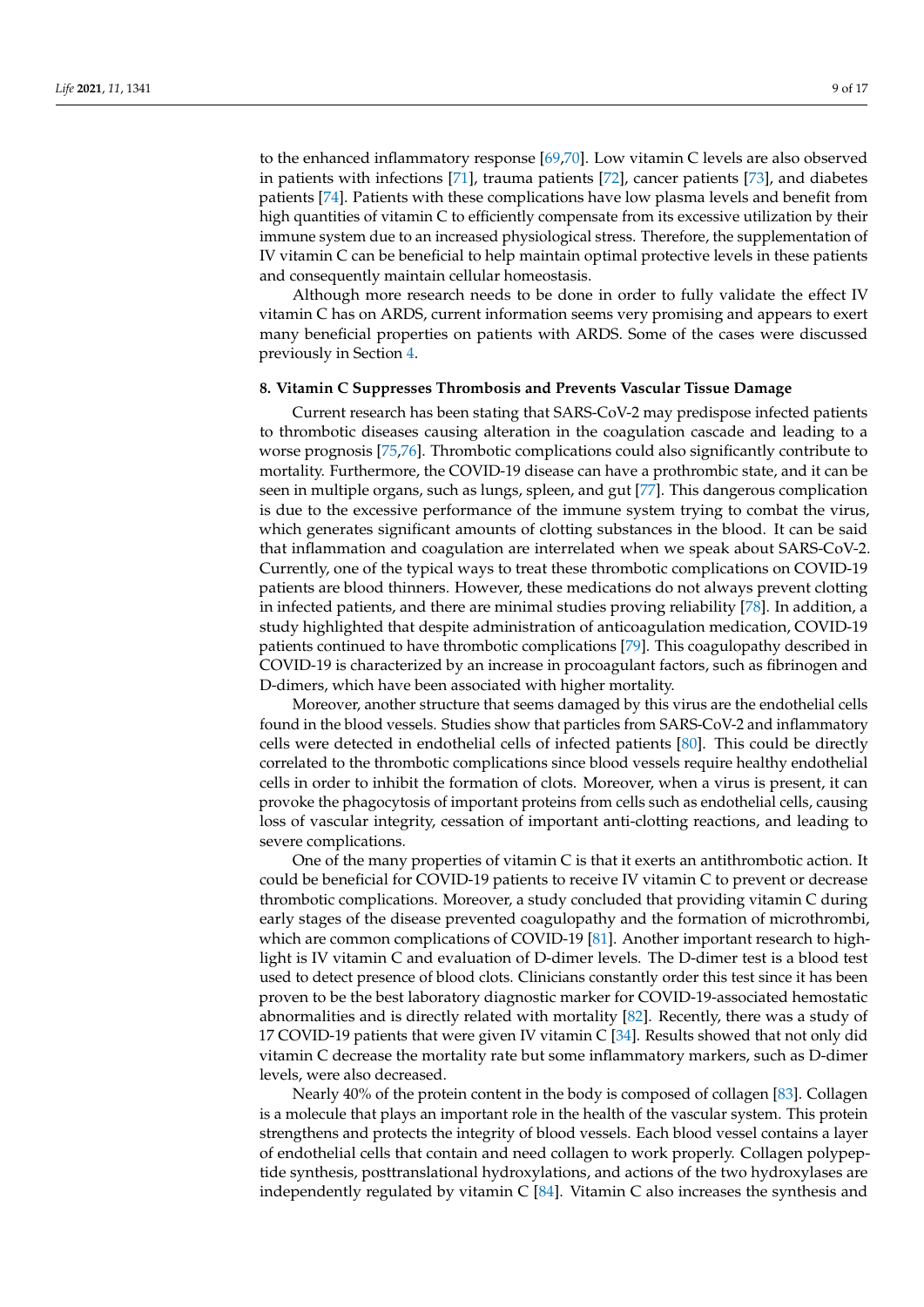deposition of type IV collagen in the basement membrane, stimulating endothelial proliferation [\[85\]](#page-15-21), promoting adhesion [\[86\]](#page-15-22), inhibiting apoptosis [\[87\]](#page-15-23), scavenging radical species, and sparing endothelial cell-derived nitric oxide to help modulate blood flow [\[88\]](#page-15-24). Since moderate and severe SARS-CoV2 infection produces high level of oxidative stress in many tissues, it therefore creates a higher demand for vitamin C since vitamin C insufficiency among healthy people in USA is 45% [\[49\]](#page-14-10), it must be presumed that the vast majority of COVID-19 patients are depleted; however, for optimal collagen synthesis, oral might be enough. Although it is unknown if collagen synthesis is a likely path to influence COVID response in the short term or in the long term, this mechanism is likely to have an impact in a matter of days.

In addition to those involved in collagen synthesis, there is increasing evidence that ascorbate is required for optimal function of many dioxygenase enzymes. Several of these enzymes modulate the transcription of proteins involved in endothelial function, proliferation, and survival, including hypoxia-inducible factor-1 $\alpha$  and histone and DNA demethylases. Additionally, vitamin C has been found acutely able to tighten the endothelial permeability barrier [\[89\]](#page-15-25) and thus may modulate access of ascorbate and other molecules into tissues and organs [\[90\]](#page-15-26).

Moreover, functional endothelial cells have the capacity of exerting antithrombotic properties and also possess the ability to degrade clots, preventing thrombosis [\[91\]](#page-15-27). Therefore, having healthy functional blood vessels can contribute to prevent thrombotic complications in patients with COVID-19.

# **9. Vitamin C Protects Red Blood Cells and Averts Hemoglobinopathy and Iron Metabolism Dysregulation**

The Fenton reaction results from hydrogen peroxide  $(H_2O_2)$  catalyzed by iron (II)  $(Fe^{2+})$  to form hydroxide (OH<sup>-</sup>) and hydroxyl radical. Since the use of intravenous vitamin C at high doses promotes the formation of peroxide [\[92\]](#page-15-28), the formation of hydroxyl radicals is increased. Human and mammal cells produce SOD, catalase, and peroxidases that can quickly reduce peroxide, therefore reducing damaging effects. Catalase is the most effective catalyst for the decomposition of  $H_2O_2$  and is an abundant antioxidant enzyme commonly found in the liver, erythrocytes, and alveolar epithelial cells [\[93\]](#page-16-0). However, many cancer cells [\[94\]](#page-16-1) and some bacteria and viruses lack this mechanism and are therefore vulnerable to the oxidative stress generated by this reaction. Obligate anaerobes usually lack all three enzymes. Oxidizing disinfectants, such as a 0.5% hydrogen peroxide solution, have been shown to be inactivate coronaviruses when used as a surface disinfectant [\[95\]](#page-16-2). An in-vitro study showed that catalase pathways are critically involved in intracellular ROS regulation, including the expression of the tumor suppressor gene p53 [\[96\]](#page-16-3).

COVID-19 captures iron and generates reactive oxygen species to damage the human immune system. SARS-CoV-2 may also affect red blood cells and hemoglobin. Multiple proteins from SARS-CoV-2 can affect the hemoglobin pathway and cause dissociation of iron. In summary, the virus inhibited the immune system through by excessive ROS production [\[97\]](#page-16-4). SARS-CoV-2 proteins can interact with hemoglobin and cause denaturation of the molecule. These alterations could inhibit the ability of red blood cells to transport oxygen, leading to hypoxia. Moreover, the hemoglobin pathway can also be altered by the condition of ARDS, which is very common in COVID-19 patients. For example, it has been observed that patients with ARDS can have higher levels of cell-free hemoglobin (CFH) [\[98\]](#page-16-5). Having high levels of CFH can be detrimental since it can cause inflammation and alveolar injury [\[99\]](#page-16-6). In addition, cell-free hemoglobin has the unstable ferric form, and therefore, it can initiate a cascade of free radical chain reactions, causing more oxidative stress toxicity and tissue damage [\[100\]](#page-16-7).

This hemoglobin pathway irruption caused by the virus or ARDS can worsen the respiratory condition in COVID-19 patients since the virus already compromises the respiratory system. In COVID-19 patients, if there is a decrease in functional hemoglobin, it can result in poor clinical outcomes [\[101\]](#page-16-8). Taking this into account, evaluations on how to decrease or inhibit the capacity of the virus to invade this pathway or affect the red blood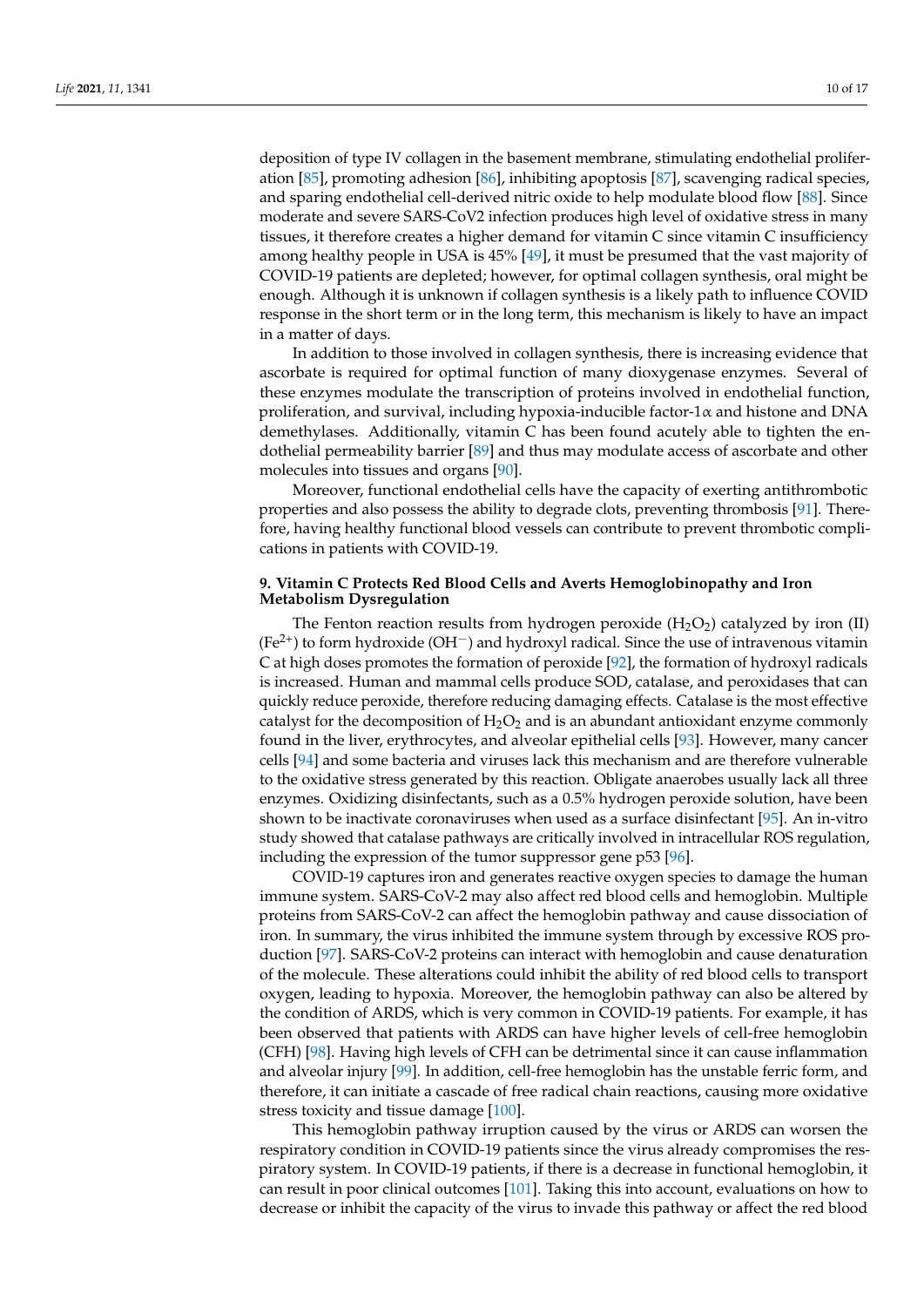cells in order to maintain better oxygenation levels and overall stability in patients should be considered.

Hemoglobin desaturation accompanied by iron metabolism dysregulation favors the following pathological pathways: hypoxemia and systemic hypoxia, reduction of nitric oxide, coagulation activation, ferroptosis with oxidative stress and lipid peroxidation, mitochondrial degeneration, and apoptosis [\[102\]](#page-16-9). This hemoglobin alteration can contribute to the oxygen-deprived multifaceted syndrome seen in many COVID-19 patients. Interestingly, the erythrocyte presents other SARS-CoV-2 receptors in addition to the ACE2, such as cyclophylins, furins, and TMPRSS2 [\[103\]](#page-16-10).

Given the dynamics of hemoglobin during SARS-CoV-2 infection, it is important to mention that vitamin C is implicated in iron homeostasis. Vitamin C stimulates iron sequestration/removal from plasma and works with the haptoglobin system to limit the extent of damage after infection. Iron metabolism is modulated by ascorbate by stimulating ferritin synthesis, inhibiting degradation of lysosomal ferritin, and decreasing cellular iron efflux. Moreover, ascorbate cycling across the plasma membrane is the mechanism for ascorbate-stimulated iron uptake from low-molecular-weight iron-citrate complexes, which are important in the plasma of individuals with iron-overload disorders [\[104\]](#page-16-11).

Silent hypoxia is described in COVID-19 patients, who show a progressive worsening hypoxia associated with normal  $CO<sub>2</sub>$ . This condition worsens in later stages, when  $CO<sub>2</sub>$  increases. Finally, hyperferritinemia can increasingly affect alveolar/capillary cell membrane integrity/permeability, causing inflammation, edema, and lung necrosis and further complicating the pulmonary condition. Furthermore, hyperferritinemia may induce a series of injuries to many organs via autoimmunity, such as coagulopathies, macrophage activation syndrome, hemochromatosis like liver damage, and other ferroptosis-driven syndromes.

As for vitamin C, it is known that it can maintain hemoglobin iron complex in the ferrous state that allows binding of oxygen, and it can also improve heme iron/cell RedOx balance [\[102\]](#page-16-9). Vitamin C can indirectly decrease furin cleavage and reduce endothelial permeability to free heme [\[105\]](#page-16-12). Additionally, as mentioned earlier, vitamin C has antioxidant capacities that could help in managing the oxidative radicals produced by the cell-free hemoglobin. Lastly, the inflammation linked to high levels of CFH can be possibly managed by vitamin C due to its anti-inflammatory capacity. Vitamin C is required in high amounts in tissues to maintain vascular strength and integrity. The microvasculature, when depleted of vitamin C, loses its structural capacity, as shown in patients suffering scurvy. These derangements can further enhance coagulability issues and cause patients to be prone to both venous and arterial blood clots. Vitamin C improves the condition of critically ill complicated COVID-19 patients by its multiple beneficial physiological effects, which include attenuation of lipid peroxidation, reduction of vascular permeability, lessening microvascular dysfunction, preserving the endothelial function and microcirculatory flow, improving endogenous vasopressor synthesis, and increasing vasopressor sensitivity and hemodynamic stability, which ultimately leads to reduced organ injury and dysfunction that may save lives among the critically ill [\[106\]](#page-16-13).

#### **10. Vitamin C Protective Role on SARS-CoV-2 Multiple Organ Manifestations**

It is known that lung tissue is the initial and primary target of invasion by the SARS-CoV-2 virus. However, is not uncommon for SARS-CoV-2 to invade other organs. It will all depend on the quantity and origin of receptors that each infected patient possesses. Increased research reveals that COVID-19 patients commonly exhibit multiorgan manifestations. For example, there have been reported cases of patients presenting kidney injury, gastrointestinal symptoms, cardiovascular issues, liver problems, and other complications [\[107\]](#page-16-14). In this sense, COVID-19 can be considered as a systemic disease. Additionally, research highlighted and observed via data analyses shows that multiple organs and tissues were vulnerable to SARS-CoV-2 virus and not only the lungs [\[108\]](#page-16-15).

The renal system seems to be one of the most frequently targeted areas for SARS-CoV-2; in addition, autopsies have demonstrated that there is a percentage of COVID-19 patients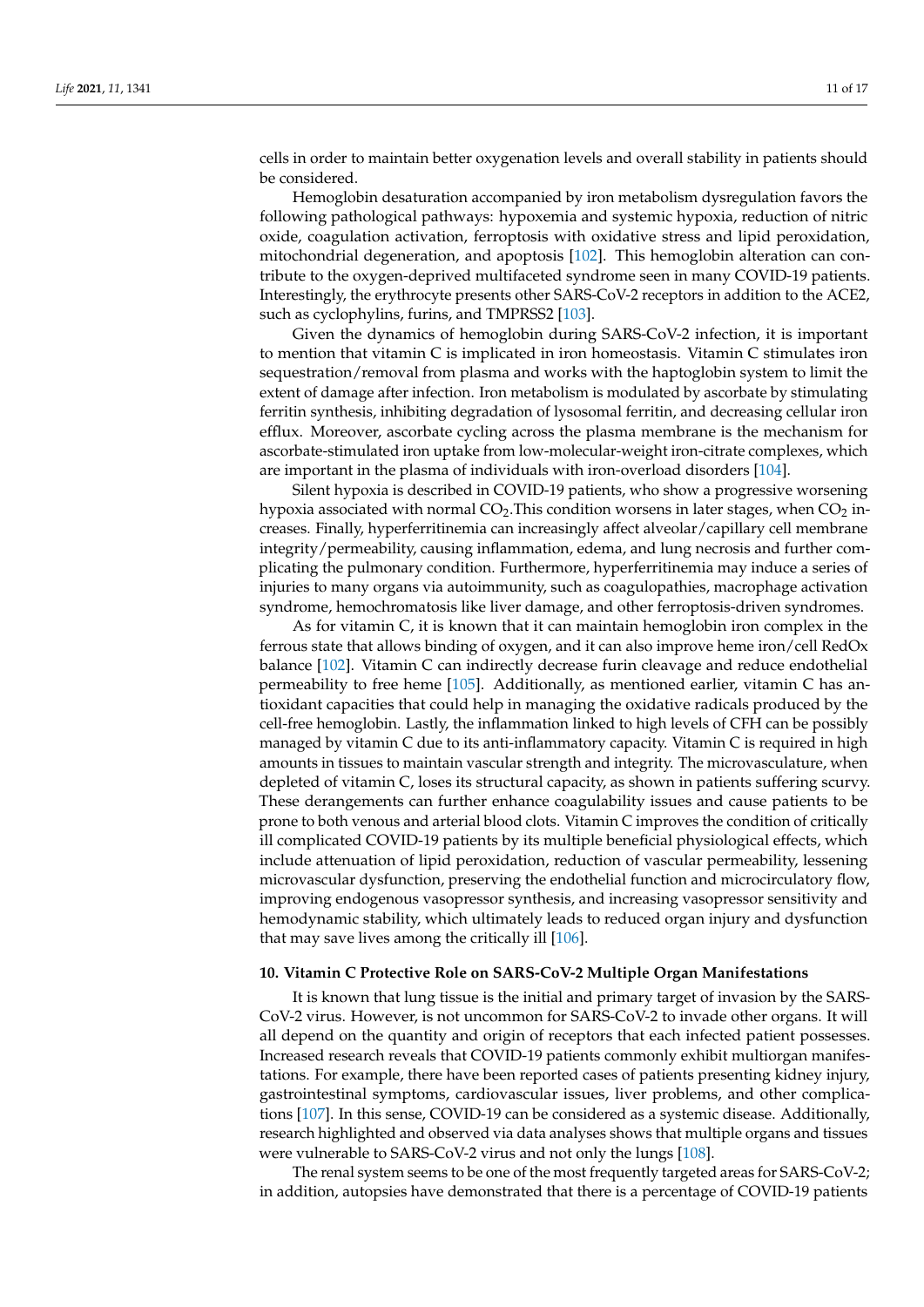that suffered from renal tropism [\[109\]](#page-16-16). This includes patients with or without kidney diseases. The study also highlighted that the presence of SARS-CoV-2 RNA in the kidney was associated with increased risk of premature death. Taking this into account, prevention and reduction of kidney injury or complications in order to decrease disease severity and provide better clinical outcomes in COVID-19 patients must be evaluated. Vitamin C has been observed to provide potential benefits against development of kidney disease. For example, vitamin C can help in controlling anemia in patients with chronic kidney disease, and it can have reno-protective effects since it improves the levels of urea, MDA, and catalase [\[110\]](#page-16-17).

The brain consumes a large amount of glucose and oxygen, which indicates rapid metabolism with increased oxidative stress. Therefore, ascorbate is abundant in the brain tissue. Ascorbate accumulates in choroid plexus cells (CP) and then passes through the CSF into the brain [\[111\]](#page-16-18). More specifically, ascorbate enters CNS through SVCT2 present in CP on the basal side [\[112\]](#page-16-19) of the CP and also probably through GLUT1 [\[113\]](#page-16-20). The brain steadystate ascorbate concentrations are remarkably high, and in addition, it also has exceptional retention of vitamin C in its tissues during states of deficiency. To this time, it unknown what the brain concentrations are as plasma ascorbate rises to pharmacological levels.

Regarding the nervous system, SARS-CoV-2 can have the capacity to cross the bloodbrain barrier and cause multiple symptomatology in infected patients. Recent studies discovered that brain autopsies from COVID-19 patients had cortical neurons with viral load of SARS-CoV-2 [\[114\]](#page-16-21). Moreover, possible infection and minimal immune cell infiltrates were noted, providing evidence for SARS-CoV-2 neuroinvasive capacities. Regarding how vitamin C could play a role in the different manifestations of the nervous system, it has been seen that ascorbate can help in neuronal repair, myelination, and function [\[115\]](#page-16-22). Additionally, the review stated that vitamin C is an important antioxidant for the CNS since it scavenges ROS molecules, causing suppression of oxidative stress in the nervous system.

On the other hand, it has been deduced that one of the possibilities of neurological manifestations on COVID-19 patients is due to the excessive immune response and the cytokine storm [\[107\]](#page-16-14). Therefore, as established previously, it seems that the suppression or inhibition of the cytokine storm could help in preventing neuronal complications in addition to multiple organ manifestations in COVID-19 patients. As mentioned before, this could be done by providing HDIVVC since various studies have proven the different mechanisms of action this vitamin cofactor exerts regarding the cytokine storm.

#### **11. Conclusions**

Despite its favorable physiologic effects of ascorbate, which are both potent and multiple, it should not be considered as a sole treatment for SARS-CoV-2, but it does provide the immune system the necessary boost to combat the virus more efficiently, shorten the length of the disease, and prevent fatal complications. This important vitamin cofactor plays many roles in suppressing the pathological processes exerted by SARS-CoV-2. Vitamin C has immuno-supportive, anti-viral, anti-inflammatory, antioxidant, anti-thrombotic, and many other beneficial properties. Because it has all these capacities, it can be concluded that vitamin C, especially HDIVVC, can be seen as an important component in the treatment for SARS-CoV-2. What is also important to highlight is that in practically all of the pathophysiological stages of SARS-CoV-2, vitamin C can have a potential role in diminishing its detrimental effects. This is due to the pleiotropic physiological effects that ascorbate exhibits, such as inhibiting the cytokine storm, reducing oxidative stress, decreasing inflammation, and preventing thrombotic complications, among others. Moreover, vitamin C has the capacity to reduce mortality in COVID-19 patients while providing better clinical outcomes that do not include harsh side effects to the body. Furthermore, by supplementing vitamin C to COVID-19 patients, research states that it can reduce the high doses of medications, like corticosteroids. Vitamin C is a safe and low-cost option that should be contemplated as part of the treatment of COVID-19 patients.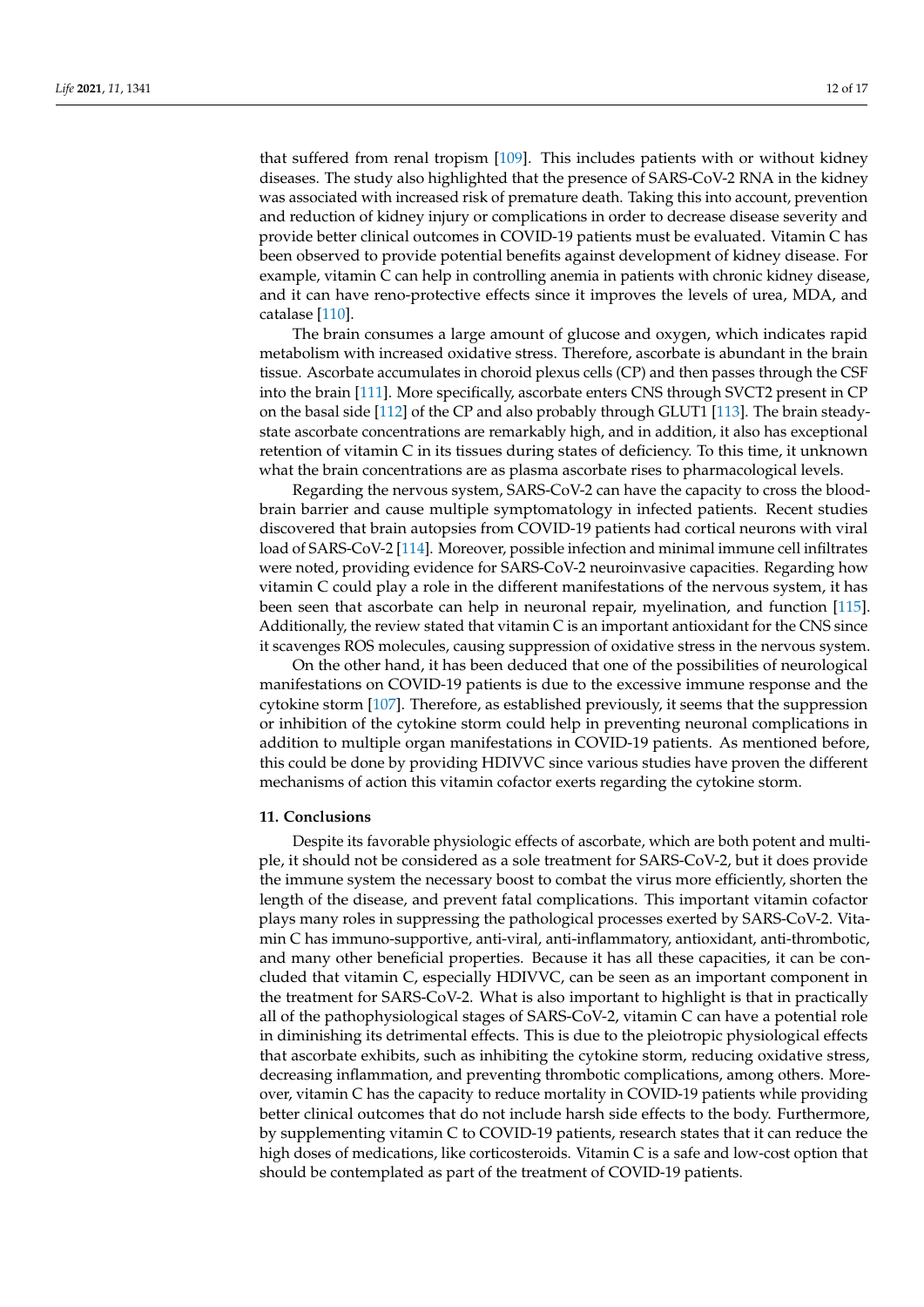On the other hand, vitamin C has been used as a treatment for many diseases, such as cancer, colds, inflammatory disorders, and others. Additionally, ascorbic acid is an important water-soluble molecule that is excreted very easily through urine. However, it can exert multiple beneficial physiological effects. COVID-19 patients usually possess low levels of vitamin C due to the stress imposed by SARS-CoV-2 infection. As a result, higher quantities of this vitamin cofactor are needed in order for the immune system to function properly during a viral attack. There is no doubt that the use of HDIVVC will be beneficial to virally infected patients. More research needs to be done to provide better clinical outcomes to COVID-19 patients. It is necessary to search for other available treatments that are less invasive yet capable of optimizing immune responses in infected COVID-19 patients. Vitamin C seems to be this additional component needed for a better treatment of COVID-19 patients.

**Author Contributions:** Conceptualization, writing, review and editing, M.J.G. and J.R.M.-M.; Writing, review and editing, A.P.T., D.L., J.R.R., R.M.B., V.M.-V., J.O., M.J.B., N.H.R., J.M.M., A.G. All authors have read and agreed to the published version of the manuscript.

**Funding:** This research received no external funding.

**Institutional Review Board Statement:** Not applicable.

**Informed Consent Statement:** Not applicable.

**Data Availability Statement:** Not applicable.

**Acknowledgments:** No contribution or funding or donations to declare.

**Conflicts of Interest:** The authors declare no conflict of interest.

## **References**

- <span id="page-12-0"></span>1. Pan, H.; Peto, R.; Karim, Q.A. Repurposed Antiviral Drugs for Covid-19—Interim WHO Solidarity Trial Results. *N. Engl. J. Med.* **2020**, *384*, 497–511. [\[CrossRef\]](http://doi.org/10.1056/NEJMoa2023184)
- <span id="page-12-1"></span>2. Carr, A.C.; Maggini, S. Vitamin C and Immune Function. *Nutrients* **2017**, *9*, 1211. [\[CrossRef\]](http://doi.org/10.3390/nu9111211)
- <span id="page-12-2"></span>3. Sorice, A.; Guerriero, E.; Capone, F.; Colonna, G.; Castello, G.; Costantini, S. Ascorbic acid: Its role in immune system and chronic inflammation diseases. *Mini Rev. Med. Chem.* **2014**, *14*, 444–452. [\[CrossRef\]](http://doi.org/10.2174/1389557514666140428112602)
- <span id="page-12-3"></span>4. Colunga Biancatelli, R.M.L.; Berrill, M.; Marik, P.M. The antiviral properties of vitamin C. *Expert Rev. Anti-Infect Ther.* **2020**, *18*, 99–101. [\[CrossRef\]](http://doi.org/10.1080/14787210.2020.1706483)
- <span id="page-12-4"></span>5. McCullough, P.A.; Alexander, P.E.; Armstrong, R.; Arvinte, C.; Bain, A.F.; Bartlett, R.P.; Berkowitz, R.L.; Berry, A.C.; Borody, T.J.; Brewer, J.H.; et al. Multifaceted highly targeted sequential multidrug treatment of early ambulatory high-risk SARS-CoV-2 infection (COVID-19). *Rev. Cardiovasc. Med.* **2020**, *21*, 517–530. [\[PubMed\]](http://www.ncbi.nlm.nih.gov/pubmed/33387997)
- <span id="page-12-5"></span>6. Procter, B.C.; Ross, C.; Pickard, V.; Smith, E.; Hanson, C.; McCullough, P.A. Early Ambulatory Multidrug Therapy Reduces Hospitalization and Death in High-Risk Patients with SARS-CoV-2 (COVID-19). *Int. J. Innov. Res. Med Sci.* **2021**, *6*, 219–221. [\[CrossRef\]](http://doi.org/10.23958/ijirms/vol06-i03/1100)
- <span id="page-12-6"></span>7. Liu, F.; Zhu, Y.; Zhang, J.; Li, Y.; Peng, Z. Intravenous high-dose vitamin C for the treatment of severe COVID-19: Study protocol for a multicentre randomised controlled trial. *BMJ Open* **2020**, *10*, e039519. [\[CrossRef\]](http://doi.org/10.1136/bmjopen-2020-039519)
- <span id="page-12-7"></span>8. Hoang, B.X.; Shaw, G.; Fang, W.; Han, B. Possible application of high-dose vitamin C in the prevention and therapy of coronavirus infection. *J. Glob. Antimicrob. Resist.* **2020**, *23*, 256–262. [\[CrossRef\]](http://doi.org/10.1016/j.jgar.2020.09.025) [\[PubMed\]](http://www.ncbi.nlm.nih.gov/pubmed/33065330)
- <span id="page-12-8"></span>9. Padayatty, S.J.; Sun, A.Y.; Chen, Q.; Espey, M.G.; Drisko, J.; Levine, M. Vitamin C: Intravenous use by complementary and alternative medicine practitioners and adverse effects. *PLoS ONE* **2010**, *5*, e11414. [\[CrossRef\]](http://doi.org/10.1371/journal.pone.0011414) [\[PubMed\]](http://www.ncbi.nlm.nih.gov/pubmed/20628650)
- <span id="page-12-9"></span>10. Padayatty, S.J.; Sun, H.; Wang, Y.; Riordan, H.D.; Hewitt, S.M.; Katz, A.; Wesley, R.A.; Levine, M. Vitamin C Pharmacokinetics: Implications for Oral and Intravenous Use. *Ann. Intern. Med.* **2004**, *140*, 533. [\[CrossRef\]](http://doi.org/10.7326/0003-4819-140-7-200404060-00010)
- <span id="page-12-10"></span>11. Levine, M.; Conry-Cantilena, C.; Wang, Y.; Welch, R.W.; Washko, P.W.; Dhariwal, K.R.; Park, J.B.; Lazarev, A.; Graumlich, J.F.; King, J.; et al. Vitamin C pharmacokinetics in healthy volunteers: Evidence for a recommended dietary allowance. *Proc. Natl. Acad. Sci. USA* **1996**, *93*, 3704–3709. [\[CrossRef\]](http://doi.org/10.1073/pnas.93.8.3704) [\[PubMed\]](http://www.ncbi.nlm.nih.gov/pubmed/8623000)
- <span id="page-12-11"></span>12. Davis, J.L.; Paris, H.L.; Beals, J.W.; Binns, S.E.; Giordano, G.R.; Scalzo, R.L.; Schweder, M.M.; Blair, E.; Bell, C. Liposomalencapsulated Ascorbic Acid: Influence on Vitamin C Bioavailability and Capacity to Protect Against Ischemia-Reperfusion Injury. *Nutr. Metab. Insights* **2016**, *9*, 25–30. [\[CrossRef\]](http://doi.org/10.4137/NMI.S39764)
- <span id="page-12-12"></span>13. Lykkesfeldt, J.; Tveden-Nyborg, P. The Pharmacokinetics of Vitamin, C. *Nutrients* **2019**, *11*, 2412. [\[CrossRef\]](http://doi.org/10.3390/nu11102412)
- <span id="page-12-13"></span>14. Riordan, H.D.; Casciari, J.J.; González, M.J.; Riordan, N.H.; Miranda-Massari, J.R.; Taylor, P.; Jack-son, J.A. A pilot clinical study of continuous intravenous ascorbate in terminal cancer patients. *Puerto Rico Health Sci. J.* **2005**, *24*, 269–276.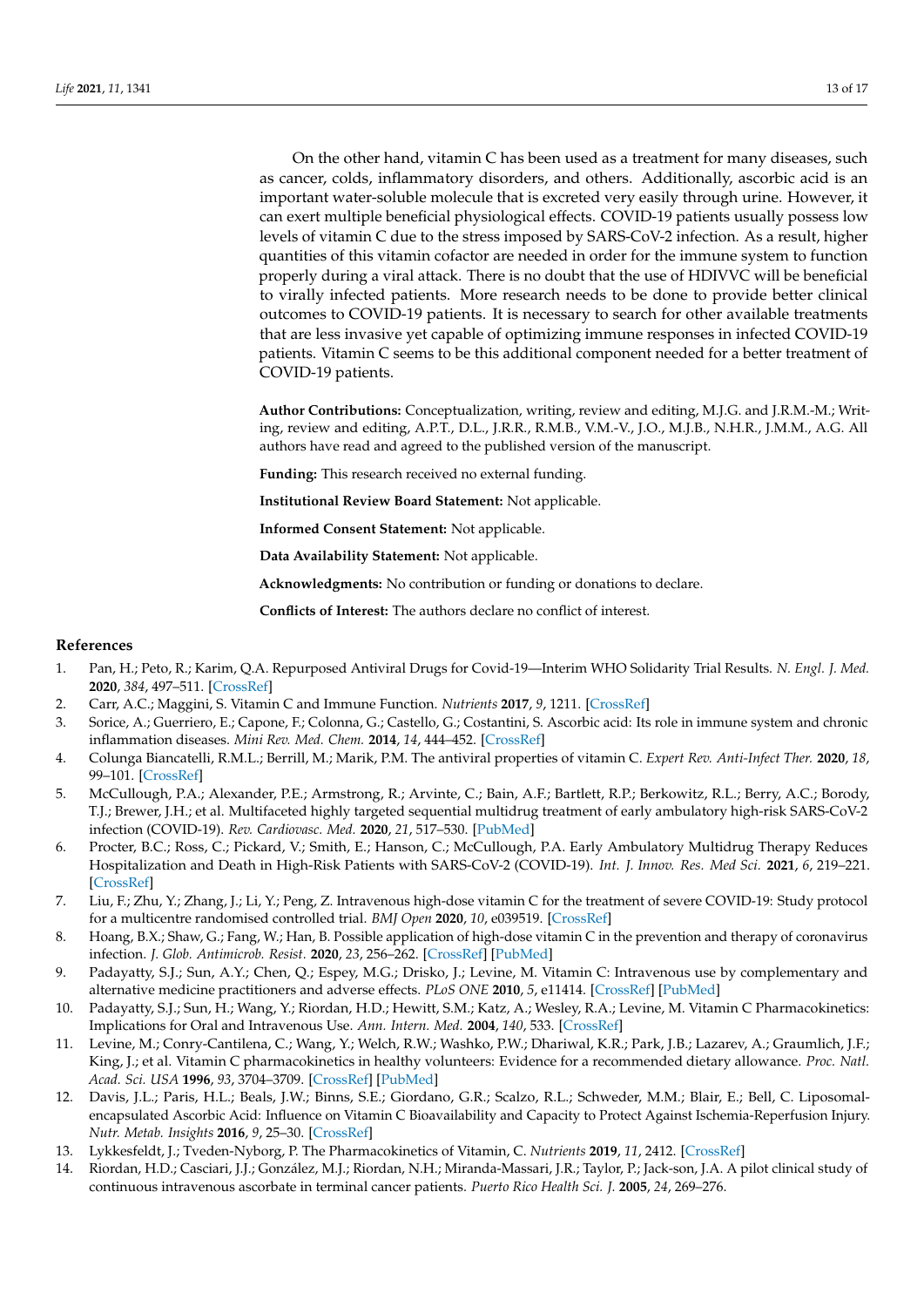- <span id="page-13-0"></span>15. Gao, D.; Xu, M.; Wang, G.; Lv, J.; Ma, X.; Guo, Y.; Zhang, D.; Yang, H.; Jiang, W.; Deng, F.; et al. The efficiency and safety of high-dose vitamin C in patients with COVID-19: A retrospective co-hort study. *Aging* **2021**, *13*, 7020–7034. [\[CrossRef\]](http://doi.org/10.18632/aging.202557)
- <span id="page-13-1"></span>16. Jariwalla, R.J.; Harakeh, S. Antiviral and Immunomodulatory Activities of Ascorbic Acid. In *Sub-Cellular Biochemistry. Subcellular Biochemistry (Ascorbic Acid: Biochemistry and Biochemical Cell Biology)*; Harris, J.R., Ed.; Springer: Boston, MA, USA, 1996; Volume 25. [\[CrossRef\]](http://doi.org/10.1007/978-1-4613-0325-1_11)
- <span id="page-13-2"></span>17. Murata, A.; Uike, M. Mechanism of inactivation of bacteriophage MS2 containing single-stranded RNA by ascorbic acid. *J. Nutr. Sci. Vitaminol.* **1976**, *22*, 347–354. [\[CrossRef\]](http://doi.org/10.3177/jnsv.22.347)
- <span id="page-13-3"></span>18. Cheng, L.L.; Liu, Y.Y.; Li, B.; Li, S.Y.; Ran, P.X. An in vitro study on the pharmacological ascorbate treatment of influenza virus. *Chin. J. Tuberc. Respir. Dis.* **2012**, *35*, 520–523.
- <span id="page-13-4"></span>19. Furuya, A.; Uozaki, M.; Yamasaki, H.; Arakawa, T.; Arita, M.; Koyama, A.H. Antiviral effects of ascorbic and dehydroascorbic acids in vitro. *Int. J. Mol. Med.* **2008**, *22*, 541–545. [\[PubMed\]](http://www.ncbi.nlm.nih.gov/pubmed/18813862)
- <span id="page-13-5"></span>20. Mikirova, N.A.; Hunninghake, R. Effect of high dose vitamin C on Epstein-Barr viral infection. *Med. Sci. Monit.* **2014**, *20*, 725–732. [\[CrossRef\]](http://doi.org/10.12659/msm.890423)
- <span id="page-13-6"></span>21. Schwerdt, P.R.; Schwerdt, C.E. Effect of ascorbic acid on rhinovirus replication in WI-38 cells. *Proc. Soc. Exp. Biol. Med.* **1975**, *148*, 1237–1243. [\[CrossRef\]](http://doi.org/10.3181/00379727-148-38724) [\[PubMed\]](http://www.ncbi.nlm.nih.gov/pubmed/165544)
- <span id="page-13-7"></span>22. Kim, Y.; Kim, H.; Bae, S.; Choi, J.; Lim, S.Y.; Lee, N.; Kong, J.M.; Hwang, Y.-I.; Kang, J.S.; Lee, W.J. Vitamin C Is an Essential Factor on the Anti-viral Immune Responses through the Production of Interferon-α/β at the Initial Stage of Influenza A Virus (H3N2) Infection. *Immune Netw.* **2013**, *13*, 70. [\[CrossRef\]](http://doi.org/10.4110/in.2013.13.2.70) [\[PubMed\]](http://www.ncbi.nlm.nih.gov/pubmed/23700397)
- <span id="page-13-8"></span>23. Cai, Y.; Li, Y.F.; Tang, L.P.; Tsoi, B.; Chen, M.; Chen, H.; Chen, X.M.; Tan, R.R.; Kurihara, H.; He, R.R. A new mechanism of vitamin C effects on A/FM/1/47(H1N1) virus-induced pneumonia in restraint-stressed mice. *Biomed. Res. Int.* **2015**, *2015*, 675149. [\[CrossRef\]](http://doi.org/10.1155/2015/675149)
- <span id="page-13-9"></span>24. Dahl, H.; Degré, M. The effect of ascorbic acid on production of human interferon and the antiviral activity in vitro. *Acta Pathol. Microbiol. Scand.* **1976**, *84B*, 280–284. [\[CrossRef\]](http://doi.org/10.1111/j.1699-0463.1976.tb01938.x)
- <span id="page-13-10"></span>25. Gonzalez, M.J.; Miranda-Massari, J.R.; Berdiel, M.J.; Duconge, J.; Rodríguez-López, L.; Hunninghake, R.; Cobas-Rosario, V.J. High dose intravenous Vitamin C and Chikungunya fever: A case report. *J. Orthomol. Med.* **2014**, *29*, 154–156. [\[PubMed\]](http://www.ncbi.nlm.nih.gov/pubmed/25705076)
- <span id="page-13-11"></span>26. Gonzalez, M.J.; Berdiel, M.J.; Olalde, J. Intravenous Vitamin C and Infectious Mononucleosis: A case report. *J. Orthomol. Med.* **2018**, *33*, 1–2.
- <span id="page-13-12"></span>27. Fowler, A.A., III; Kim, C.; Lepler, L.; Malhotra, R.; Debesa, O.; Natarajan, R.; Fisher, B.J.; Syed, A.; DeWilde, C.; Priday, A.; et al. Intravenous vitamin C as adjunctive therapy for enterovirus/rhinovirus induced acute respiratory distress syndrome. *World J Crit. Care Med.* **2017**, *6*, 85–90. [\[CrossRef\]](http://doi.org/10.5492/wjccm.v6.i1.85) [\[PubMed\]](http://www.ncbi.nlm.nih.gov/pubmed/28224112)
- <span id="page-13-13"></span>28. Fowler, A.A., 3rd; Truwit, J.D.; Hite, R.D.; Morris, P.E.; De Wilde, C.; Priday, A.; Fisher, B.; Thacker, L.R., 2nd; Natarajan, R.; Brophy, D.F.; et al. Effect of Vitamin C Infusion on Organ Failure and Biomarkers of In-flammation and Vascular Injury in Patients With Sepsis and Severe Acute Respiratory Failure: The CITRIS-ALI Randomized Clinical Trial. *JAMA* **2019**, *322*, 1261–1270. [\[CrossRef\]](http://doi.org/10.1001/jama.2019.11825)
- <span id="page-13-14"></span>29. Bharara, A.; Grossman, C.; Grinnan, D.; Syed, A.; Fisher, B.; DeWilde, C.; Natarajan, R.; Fowler, A.A. Intravenous Vitamin C Administered as Adjunctive Therapy for Recurrent Acute Respiratory Distress Syndrome. *Case Rep. Crit. Care* **2016**, *2016*, 8560871. [\[CrossRef\]](http://doi.org/10.1155/2016/8560871)
- <span id="page-13-15"></span>30. Marik, P.E.; Khangoora, V.; Rivera, R.; Hooper, M.H.; Catravas, J. Hydrocortisone, Vitamin C, and Thiamine for the Treatment of Severe Sepsis and Septic Shock: A Retrospective Before-After Study. *Chest* **2017**, *151*, 1229–1238. [\[CrossRef\]](http://doi.org/10.1016/j.chest.2016.11.036)
- <span id="page-13-16"></span>31. Iglesias, J.; Vassallo, A.V.; Patel, V.V.; Sullivan, J.B.; Cavanaugh, J.; Elbaga, Y. Outcomes of Meta-bolic Resuscitation Using Ascorbic Acid, Thiamine, and Glucocorticoids in the Early Treatment of Sepsis. *Chest* **2020**, *158*, 164–173. [\[CrossRef\]](http://doi.org/10.1016/j.chest.2020.02.049)
- <span id="page-13-17"></span>32. Gonzalez, M.J.; Berdiel, M.J.; Olalde, J.; Miranda-Massari, J.R.; Marcial, V.; Aponte, A. Intravenous vitamin C and an orthomolecular protocol as therapy for COVID19: A case report. *J. Orthomol. Med.* **2020**, *35*, 1–3.
- <span id="page-13-18"></span>33. Waqas Khan, H.M.; Parikh, N.; Megala, S.M.; Predeteanu, G.S. Unusual Early Recovery of a Critical COVID-19 Patient after Administration of Intravenous Vitamin, C. *Am. J. Case Rep.* **2020**, *21*, e925521. [\[CrossRef\]](http://doi.org/10.12659/AJCR.925521)
- <span id="page-13-19"></span>34. Hiedra, R.; Lo, K.B.; Elbashabsheh, M.; Gul, F.; Wright, R.M.; Albano, J.; Azmaiparashvili, Z.; Aponte, G.P. The use of IV vitamin C for patients with COVID-19: A case series. *Exp. Rev. Anti-Infect. Ther.* **2020**, *18*, 1259–1261. [\[CrossRef\]](http://doi.org/10.1080/14787210.2020.1794819) [\[PubMed\]](http://www.ncbi.nlm.nih.gov/pubmed/32662690)
- <span id="page-13-20"></span>35. Richardson, S.; Hirsch, J.S.; Narasimhan, M.; Crawford, J.M.; McGinn, T.; Davidson, K.W.; Barnaby, D.P.; Becker, L.B.; Chelico, J.D.; Cohen, S.L.; et al. Presenting characteristics, comorbidities, and outcomes among 5700 patients hospitalized with COVID-19 in the New York City area. *JAMA* **2020**, *323*, 2052. [\[CrossRef\]](http://doi.org/10.1001/jama.2020.6775)
- <span id="page-13-21"></span>36. Douedi, S.; Miskoff, J. Novel coronavirus 2019 (COVID-19): A case report and review of treatments. *Medicine* **2020**, *99*, e20207. [\[CrossRef\]](http://doi.org/10.1097/MD.0000000000020207) [\[PubMed\]](http://www.ncbi.nlm.nih.gov/pubmed/32384516)
- <span id="page-13-22"></span>37. Bahloul, M.; Ketata, W.; Lahyeni, D.; Mayoufi, H.; Kotti, A.; Smaoui, F.; Kallel, N.; Daoud, E.; Bouaziz, M.; Kammoun, S. Pulmonary capillary leak syndrome following COVID-19 virus infection. *J. Med. Virol.* **2021**, *93*, 94–96. [\[CrossRef\]](http://doi.org/10.1002/jmv.26152)
- <span id="page-13-23"></span>38. Zhao, B.; Ling, Y.; Li, J.; Peng, Y.; Huang, J.; Wang, Y.; Qu, H.; Gao, Y.; Li, Y.; Hu, B.; et al. Beneficial aspects of high dose intravenous vitamin C on patients with COVID-19 pneumonia in severe condition: A retrospective case series study. *Ann. Palliat. Med.* **2021**, *10*, 1599–1609. [\[CrossRef\]](http://doi.org/10.21037/apm-20-1387)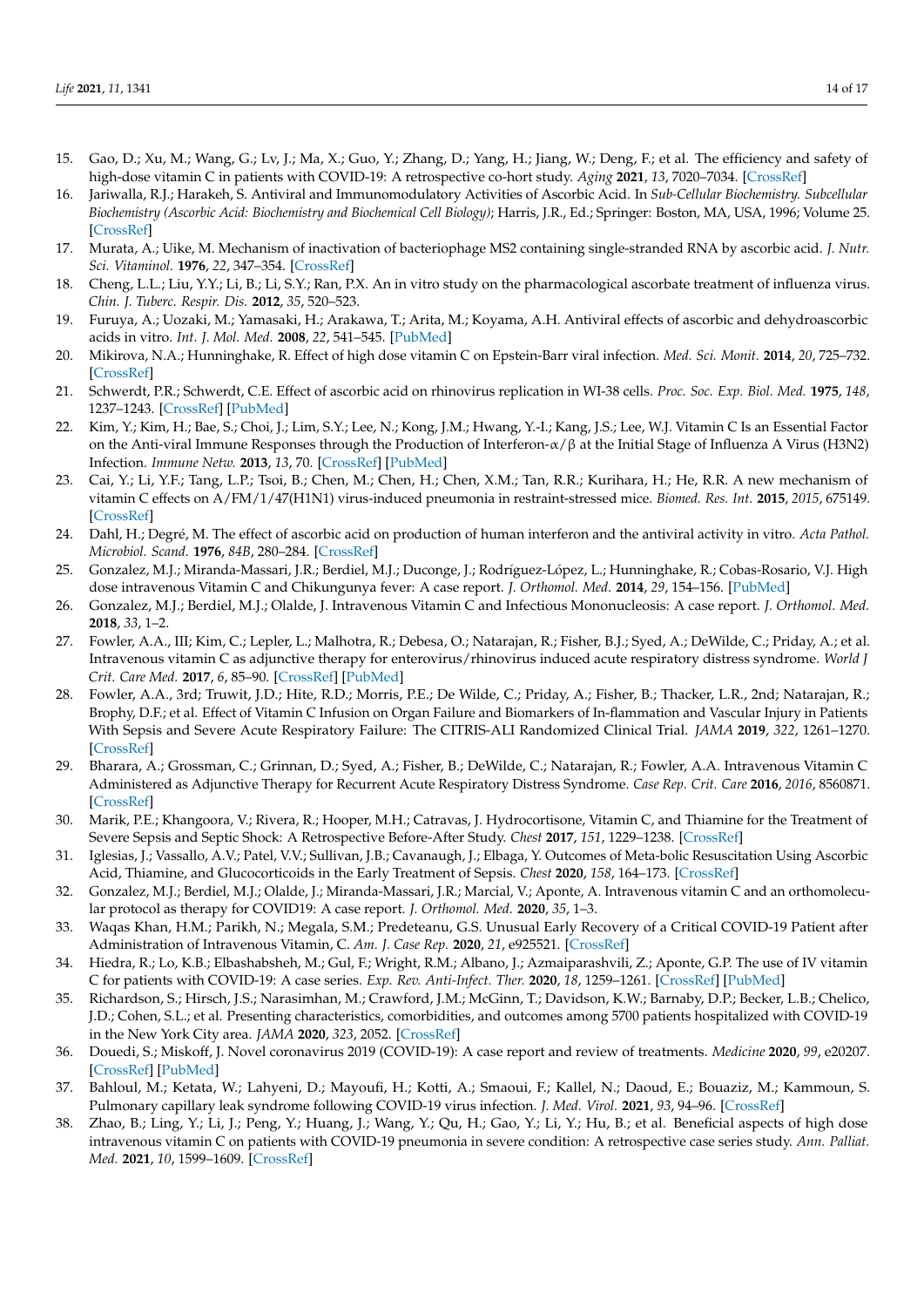- <span id="page-14-0"></span>39. Zhao, B.; Liu, M.; Liu, P.; Peng, Y.; Huang, J.; Li, M.; Wang, Y.; Xu, L.; Sun, S.; Qi, X.; et al. High Dose Intravenous Vitamin C for Preventing the Disease Aggravation of Moderate COVID-19 Pneumonia. A Retrospective Propensity Matched Before-After Study. *Front. Pharmacol.* **2021**, *12*, 638556. [\[CrossRef\]](http://doi.org/10.3389/fphar.2021.638556)
- <span id="page-14-1"></span>40. Jamali Moghadam Siahkali, S.; Zarezade, B.; Koolaji, S.; SeyedAlinaghi, S.; Zendehdel, A.; Tabarestani, M.; Sekhavati Moghadam, E.; Abbasian, L.; Dehghan Manshadi, S.A.; Salehi, M.; et al. Safety and effectiveness of high-dose vitamin C in patients with COVID-19: A randomized open-label clinical trial. *Eur. J. Med. Res.* **2021**, *26*, 20. [\[CrossRef\]](http://doi.org/10.1186/s40001-021-00490-1)
- <span id="page-14-2"></span>41. Zhang, J.; Rao, X.; Li, Y.; Zhu, Y.; Liu, F.; Guo, G.; Luo, G.; Meng, Z.; De Backer, D.; Xiang, H.; et al. Pilot trial of high-dose vitamin C in critically ill COVID-19 patients. *Ann Intensive Care* **2021**, *11*, 5. [\[CrossRef\]](http://doi.org/10.1186/s13613-020-00792-3)
- <span id="page-14-3"></span>42. Pizzino, G.; Irrera, N.; Cucinotta, M.; Pallio, G.; Mannino, F.; Arcoraci, V.; Squadrito, F.; Altavilla, D.; Bitto, A. Oxidative Stress: Harms and Benefits for Human Health. *Oxid. Med. Cell. Longev.* **2017**, *2017*, 8416763. [\[CrossRef\]](http://doi.org/10.1155/2017/8416763)
- <span id="page-14-4"></span>43. Chernyak, B.V.; Popova, E.N.; Prikhodko, A.S.; Grebenchikov, O.A.; Zinovkina, L.A.; Zinovkin, R.A. COVID-19 and oxidative stress. *Biochemistry* **2020**, *85*, 1543–1553. [\[CrossRef\]](http://doi.org/10.1134/S0006297920120068)
- <span id="page-14-5"></span>44. Suhail, S.; Zajac, J.; Fossum, C.; Lowater, H.; McCracken, C.; Severson, N.; Laatsch, B.; Narkie-wicz-Jodko, A.; Johnson, B.; Liebau, J.; et al. Role of Oxidative Stress on SARS-CoV (SARS) and SARS-CoV-2 (COVID-19) Infection: A. Review. *Protein J.* **2020**, *39*, 644–656. [\[CrossRef\]](http://doi.org/10.1007/s10930-020-09935-8)
- <span id="page-14-6"></span>45. Hati, S.; Bhattacharyya, S. Impact of thiol-disulfide balance on the binding of Covid-19 spike protein with angiotensin-converting enzyme 2 receptor. *ACS Omega* **2020**, *5*, 16292–16298. [\[CrossRef\]](http://doi.org/10.1021/acsomega.0c02125)
- <span id="page-14-7"></span>46. Busse, L.W.; Chow, J.H.; McCurdy, M.T.; Khanna, A.K. COVID-19 and the RAAS-a potential role for angiotensin II? *Crit. Care* **2020**, *24*, 136. [\[CrossRef\]](http://doi.org/10.1186/s13054-020-02862-1) [\[PubMed\]](http://www.ncbi.nlm.nih.gov/pubmed/32264922)
- <span id="page-14-8"></span>47. Cecchini, R.; Cecchini, A.L. SARS-CoV-2 infection pathogenesis is related to oxidative stress as a response to aggression. *Med. Hypotheses* **2020**, *143*, 110102. [\[CrossRef\]](http://doi.org/10.1016/j.mehy.2020.110102) [\[PubMed\]](http://www.ncbi.nlm.nih.gov/pubmed/32721799)
- <span id="page-14-9"></span>48. Muhammad, Y.; Kani, Y.A.; Iliya, S.; Muhammad, J.B.; Binji, A.; Ahmad, A.E.-F.; Kabir, M.B.; Bindawa, K.U.; Ahmed, A. Deficiency of antioxidants and increased oxidative stress in COVID-19 patients: A cross-sectional comparative study in Jigawa, Northwestern Nigeria. *SAGE Open Med.* **2021**, *9*, 205031212199124. [\[CrossRef\]](http://doi.org/10.1177/2050312121991246)
- <span id="page-14-10"></span>49. Reider, C.A.; Chung, R.Y.; Devarshi, P.P.; Grant, R.W.; Hazels Mitmesser, S. Inadequacy of Im-mune Health Nutrients: Intakes in US Adults, the 2005–2016 NHANES. *Nutrients* **2020**, *12*, 1735. [\[CrossRef\]](http://doi.org/10.3390/nu12061735)
- <span id="page-14-11"></span>50. Im, J.H.; Je, Y.S.; Baek, J.; Chung, M.H.; Kwon, H.Y.; Lee, J.S. Nutritional status of patients with COVID-19. *Int. J. Infect Dis.* **2020**, *100*, 390–393. [\[CrossRef\]](http://doi.org/10.1016/j.ijid.2020.08.018) [\[PubMed\]](http://www.ncbi.nlm.nih.gov/pubmed/32795605)
- <span id="page-14-12"></span>51. Cooper, S.A.; Whaley-Connell, A.; Habibi, J.; Wei, Y.; Lastra, G.; Manrique, C.; Stas, S.; Sowers, J.R. Renin-angiotensin-aldosterone system and oxidative stress in cardiovascular insulin resistance. *Heart Circ. Physiol.* **2007**, *293*, H2009–H2023. [\[CrossRef\]](http://doi.org/10.1152/ajpheart.00522.2007) [\[PubMed\]](http://www.ncbi.nlm.nih.gov/pubmed/17586614)
- <span id="page-14-13"></span>52. Sowers, J.R. Hypertension, angiotensin II, and oxidative stress. *N. Engl. J. Med.* **2002**, *346*, 1999–2001. [\[CrossRef\]](http://doi.org/10.1056/NEJMe020054) [\[PubMed\]](http://www.ncbi.nlm.nih.gov/pubmed/12075063)
- <span id="page-14-14"></span>53. Patel, V.; Dial, K.; Wu, J.; Gauthier, A.G.; Wu, W.; Lin, M.; Espey, M.G.; Thomas, D.D.; Ashby, J.C.R.; Mantell, L.L. Dietary Antioxidants Significantly Attenuate Hyperoxia-Induced Acute Inflammatory Lung Injury by Enhancing Macrophage Function via Reducing the Accumulation of Airway HMGB1. *Int. J. Mol. Sci.* **2020**, *21*, 977. [\[CrossRef\]](http://doi.org/10.3390/ijms21030977)
- <span id="page-14-15"></span>54. Holford, P.; Carr, A.C.; Jovic, T.H.; Ali, S.R.; Whitaker, I.S.; Marik, P.E.; Smith, A.D. Vitamin C-An Adjunctive Therapy for Respiratory Infection, Sepsis and COVID-19. *Nutrients* **2020**, *12*, 3760. [\[CrossRef\]](http://doi.org/10.3390/nu12123760) [\[PubMed\]](http://www.ncbi.nlm.nih.gov/pubmed/33297491)
- <span id="page-14-16"></span>55. Huang, C.; Wang, Y.; Li, X.; Ren, L.; Zhao, J.; Hu, Y.; Zhang, L.; Fan, G.; Xu, J.; Gu, X.; et al. Clinical features of patients infected with 2019 novel coronavirus in Wuhan, China. *Lancet* **2020**, *395*, 497–506. [\[CrossRef\]](http://doi.org/10.1016/S0140-6736(20)30183-5)
- <span id="page-14-17"></span>56. Ackermann, M.; Verleden, S.E.; Kuehnel, M.; Haverich, A.; Welte, T.; Laenger, F.; Vanstapel, A.; Werlein, C.; Stark, H.; Tzankov, A.; et al. Pulmonary Vascular Endothelialitis, Thrombosis, and Angiogenesis in Covid-19. *N. Engl. J. Med.* **2020**, *383*, 120–128. [\[CrossRef\]](http://doi.org/10.1056/NEJMoa2015432) [\[PubMed\]](http://www.ncbi.nlm.nih.gov/pubmed/32437596)
- <span id="page-14-18"></span>57. Wang, C.; Xie, J.; Zhao, L.; Fei, X.; Zhang, H.; Tan, Y.; Nie, X.; Zhou, L.; Liu, Z.; Ren, Y.; et al. Alveolar macrophage dysfunction and cytokine storm in the pathogenesis of two severe COVID-19 patients. *EBioMedicine* **2020**, *57*, 102833. [\[CrossRef\]](http://doi.org/10.1016/j.ebiom.2020.102833)
- <span id="page-14-19"></span>58. Ye, Q.; Wang, B.; Mao, J. The pathogenesis and treatment of the 'Cytokine Storm' in COVID-19. *J. Infect.* **2020**, *80*, 607–613. [\[CrossRef\]](http://doi.org/10.1016/j.jinf.2020.03.037)
- <span id="page-14-20"></span>59. Hojyo, S.; Uchida, M.; Tanaka, K.; Hasebe, R.; Tanaka, Y.; Murakami, M.; Hirano, T. How COVID-19 induces cytokine storm with high mortality. *Inflamm. Regen.* **2020**, *40*, 37. [\[CrossRef\]](http://doi.org/10.1186/s41232-020-00146-3)
- <span id="page-14-21"></span>60. Mikirova, N.; Riordan, N.; Casciari, J. Modulation of Cytokines in Cancer Patients by Intravenous Ascorbate Therapy. *Med. Sci. Monit.* **2016**, *22*, 14–25. [\[CrossRef\]](http://doi.org/10.12659/MSM.895368)
- <span id="page-14-22"></span>61. Fiorino, S.; Gallo, C.; Zippi, M.; Sabbatani, S.; Manfredi, R.; Moretti, R.; Fogacci, E.; Maggioli, C.; Loffredo, F.T.; Giampieri, E.; et al. Cytokine storm in aged people with CoV-2: Possible role of vitamins as therapy or preventive strategy. *Aging Clin. Exp. Res.* **2020**, *32*, 2115–2131. [\[CrossRef\]](http://doi.org/10.1007/s40520-020-01669-y)
- <span id="page-14-23"></span>62. Kasahara, H.; Kondo, T.; Nakatsukasa, H.; Chikuma, S.; Ito, M.; Ando, M.; Kurebayashi, Y.; Seki-ya, T.; Yamada, T.; Okamoto, S.; et al. Generation of allo-antigen-specific induced Treg stabilized by vitamin C treatment and its application for prevention of acute graft versus host disease model. *Int. Immunol.* **2017**, *29*, 457–469. [\[CrossRef\]](http://doi.org/10.1093/intimm/dxx060) [\[PubMed\]](http://www.ncbi.nlm.nih.gov/pubmed/29126272)
- <span id="page-14-24"></span>63. Hernández, A.; Papadakos, P.; Torres, A.; González-Delgado, A.D.; Vives, M.; Ferrando, C.; Baeza, J. Two known therapies could be useful as adjuvant therapy in critical patients infected by COVID-19. Dos terapias conocidas podrían ser efectivas como adyuvantes en el paciente crítico infectado por COVID-19. *Rev. Esp. Anestesiol. Reanim.* **2020**, *67*, 245–252. [\[CrossRef\]](http://doi.org/10.1016/j.redar.2020.03.004)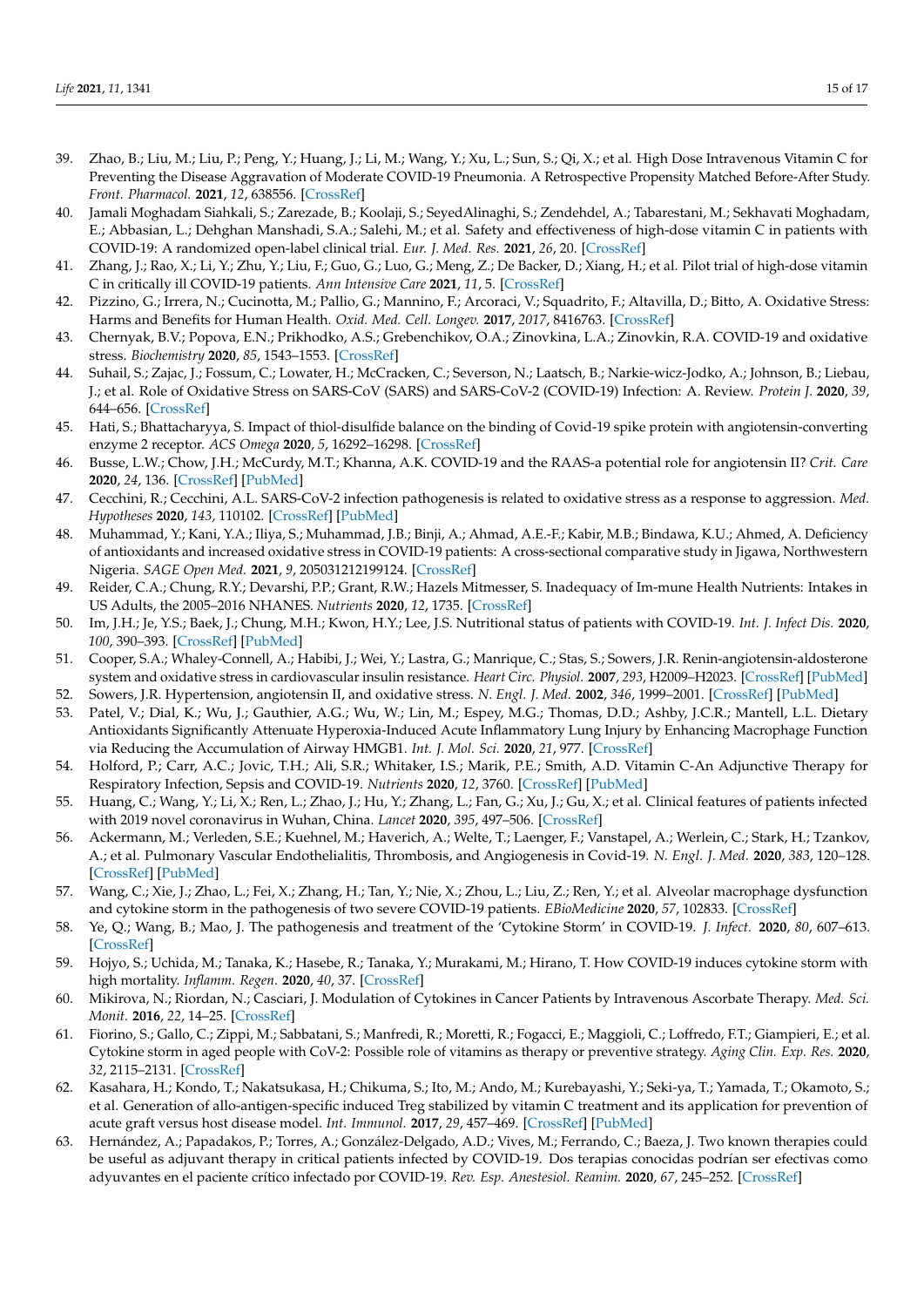- <span id="page-15-0"></span>64. Fisher, B.J.; Kraskauskas, D.; Martin, E.J.; Farkas, D.; Wegelin, J.A.; Brophy, D.; Ward, K.R.; Voelkel, N.F.; Fowler, A.A., 3rd; Natarajan, R. Mechanisms of attenuation of abdominal sepsis induced acute lung injury by ascorbic acid. *Am. J. Physiol.-Lung Cell. Mol. Physiol.* **2012**, *303*, L20–L32. [\[CrossRef\]](http://doi.org/10.1152/ajplung.00300.2011) [\[PubMed\]](http://www.ncbi.nlm.nih.gov/pubmed/22523283)
- <span id="page-15-1"></span>65. Teafatiller, T.; Agrawal, S.; De Robles, G.; Rahmatpanah, F.; Subramanian, V.S.; Agrawal, A. Vitamin C Enhances Antiviral Functions of Lung Epithelial Cells. *Biomolecules* **2021**, *11*, 1148. [\[CrossRef\]](http://doi.org/10.3390/biom11081148) [\[PubMed\]](http://www.ncbi.nlm.nih.gov/pubmed/34439814)
- <span id="page-15-2"></span>66. Hasan, S.S.; Capstick, T.; Ahmed, R.; Kow, C.S.; Mazhar, F.; Merchant, H.; Zaidi, S.T.R. Mortality in COVID-19 patients with acute respiratory distress syndrome and corticosteroids use: A system-atic review and meta-analysis. *Expert Rev. Respir. Med.* **2020**, *14*, 1149–1163. [\[CrossRef\]](http://doi.org/10.1080/17476348.2020.1804365)
- <span id="page-15-3"></span>67. Chiscano-Camón, L.; Ruiz-Rodriguez, J.C.; Ruiz-Sanmartin, A.; Roca, O.; Ferrer, R. Vitamin C lev-els in patients with Sars-cov-2 associated acute respiratory distress syndrome. *Crit. Care* **2020**, *24*, 522. [\[CrossRef\]](http://doi.org/10.1186/s13054-020-03249-y) [\[PubMed\]](http://www.ncbi.nlm.nih.gov/pubmed/32847620)
- <span id="page-15-4"></span>68. Tomasa-Irriguible, T.M.; Bielsa-Berrocal, L. COVID-19: Up to 82% critically ill patients had low Vitamin C values. *Nutr. J.* **2021**, *20*, 66. [\[CrossRef\]](http://doi.org/10.1186/s12937-021-00727-z)
- <span id="page-15-5"></span>69. Carr, A.C.; Rosengrave, P.C.; Bayer, S.; Chambers, S.; Mehrtens, J.; Shaw, G.M. Hypovitaminosis C and vitamin C deficiency in critically ill patients despite recommended enteral and parenteral intakes. *Crit. Care* **2017**, *21*, 300. [\[CrossRef\]](http://doi.org/10.1186/s13054-017-1891-y)
- <span id="page-15-6"></span>70. Carr, A.C.; Rowe, S. The Emerging Role of Vitamin C in the Prevention and Treatment of COVID-19. *Nutrients* **2020**, *12*, 3286. [\[CrossRef\]](http://doi.org/10.3390/nu12113286)
- <span id="page-15-7"></span>71. Tanzer, F.; Ozalp, I. Leucocyte ascorbic acid concentration and plasma ascorbic acid levels in chil-dren with various infections. *Mater. Med. Pol.* **1993**, *25*, 5–8.
- <span id="page-15-8"></span>72. Long, C.L.; Maull, K.I.; Krishnan, R.S.; Laws, H.L.; Geiger, J.W.; Borghes, L.; Franks, W.; Lawson, T.C.; Sauberlich, H.E. Ascorbic acid dynamics in the seriously ill and injured. *J. Surg. Res.* **2003**, *109*, 144–148. [\[CrossRef\]](http://doi.org/10.1016/S0022-4804(02)00083-5)
- <span id="page-15-9"></span>73. Mayland, C.R.; Bennett, M.I.; Keith Allan, K. Vitamin C deficiency in cancer patients. *Palliat. Med.* **2005**, *19*, 17–20. [\[CrossRef\]](http://doi.org/10.1191/0269216305pm970oa)
- <span id="page-15-10"></span>74. Sinclair, A.J.; Taylor, P.B.; Lunec, J.; Girling, A.J.; Barnett, A.H. Low plasma ascorbate levels in patients with type 2 diabetes mellitus consuming adequate dietary vitamin C. *Diabetes Med.* **1994**, *11*, 893–898. [\[CrossRef\]](http://doi.org/10.1111/j.1464-5491.1994.tb00375.x) [\[PubMed\]](http://www.ncbi.nlm.nih.gov/pubmed/7705029)
- <span id="page-15-11"></span>75. Spiezia, L.; Boscolo, A.; Poletto, F.; Cerruti, L.; Tiberio, I.; Campello, E.; Navalesi, P.; Simioni, P. COVID-19-Related Severe Hypercoagulability in Patients Admitted to Intensive Care Unit for Acute Respiratory Failure. *J. Thromb. Haemost.* **2020**, *120*, 998–1000. [\[CrossRef\]](http://doi.org/10.1055/s-0040-1710018)
- <span id="page-15-12"></span>76. López Castro, J. COVID-19 and thrombosis: Beyond a casual association. *Med. Clin.* **2020**, *155*, 44. [\[CrossRef\]](http://doi.org/10.1016/j.medcli.2020.04.014)
- <span id="page-15-13"></span>77. Hanff, T.C.; Mohareb, A.M.; Giri, J.; Cohen, J.B.; Chirinos, J.A. Thrombosis in COVID-19. *Am. J. Hematol.* **2020**, *95*, 1578–1589. [\[CrossRef\]](http://doi.org/10.1002/ajh.25982)
- <span id="page-15-14"></span>78. Willyard, C. Coronavirus blood-clot mystery intensifies. *Nature* **2020**, *581*, 250. [\[CrossRef\]](http://doi.org/10.1038/d41586-020-01403-8)
- <span id="page-15-15"></span>79. Helms, J.; Tacquard, C.; Severac, F.; Leonard-Lorant, I.; Ohana, M.; Delabranche, X.; Merdji, H.; Clere-Jehl, R.; Schenck, M.; Gandet, F.F.; et al. High risk of thrombosis in patients with severe SARS-CoV-2 infection: A multicenter prospective cohort study. *Intensive Care Med.* **2020**, *46*, 1089–1098. [\[CrossRef\]](http://doi.org/10.1007/s00134-020-06062-x) [\[PubMed\]](http://www.ncbi.nlm.nih.gov/pubmed/32367170)
- <span id="page-15-16"></span>80. Huertas, A.; Montani, D.; Savale, L.; Pichon, J.; Tu, L.; Parent, F.; Guignabert, C.; Humbert, M. Endothelial cell dysfunction: A major player in SARS-CoV-2 infection (COVID-19)? *Eur. Respir. J.* **2020**, *56*, 2001634. [\[CrossRef\]](http://doi.org/10.1183/13993003.01634-2020) [\[PubMed\]](http://www.ncbi.nlm.nih.gov/pubmed/32554538)
- <span id="page-15-17"></span>81. Tyml, K. Vitamin C and microvascular dysfunction in systemic inflammation. *Antioxidants* **2017**, *6*, 49. [\[CrossRef\]](http://doi.org/10.3390/antiox6030049) [\[PubMed\]](http://www.ncbi.nlm.nih.gov/pubmed/28661424)
- <span id="page-15-18"></span>82. Soni, M.; Gopalakrishnan, R.; Vaishya, R.; Prabu, P. D-dimer level is a useful predictor for mortali-ty in patients with COVID-19: Analysis of 483 cases. *Diabetes Metab. Syndr. Clin. Res. Rev.* **2020**, *14*, 2245–2249. [\[CrossRef\]](http://doi.org/10.1016/j.dsx.2020.11.007)
- <span id="page-15-19"></span>83. Farndale, R.W.; Sixma, J.J.; Barnes, M.J.; De Groot, P.G. The role of collagen in thrombosis and hemostasis. *J. Thromb. Haemost.* **2004**, *2*, 561–573. [\[CrossRef\]](http://doi.org/10.1111/j.1538-7836.2004.00665.x) [\[PubMed\]](http://www.ncbi.nlm.nih.gov/pubmed/15102010)
- <span id="page-15-20"></span>84. Murad, S.; Grove, D.; Lindberg, K.A.; Reynolds, G.; Sivarajah, A.; Pinnell, S.R. Regulation of collagen synthesis by ascorbic acid. *Proc. Natl. Acad. Sci. USA* **1981**, *78*, 2879–2882. [\[CrossRef\]](http://doi.org/10.1073/pnas.78.5.2879)
- <span id="page-15-21"></span>85. Shekhonin, B.V.; Domogatsky, S.P.; Idelson, G.L.; Koteliansky, V.E.; Rukosuev, V.S. Relative distribution of fibronectin and type I, III, IV, V collagens in normal and atherosclerotic intima of hu-man arteries. *Atherosclerosis* **1987**, *67*, 9–16. [\[CrossRef\]](http://doi.org/10.1016/0021-9150(87)90259-0)
- <span id="page-15-22"></span>86. Rixen, H.; Kirkpatrick, C.J.; Schmitz, U.; Ruchatz, D.; Mittermayer, C. Interaction between endothelial cells and basement membrane components. In vitro studies on endothelial cell adhesion to collagen types I, III, IV and high molecular weight fragments of IV. *Exp. Cell Biol.* **1989**, *57*, 315–323.
- <span id="page-15-23"></span>87. Tamareille, S.; Mignen, O.; Capiod, T.; Rucker-Martin, C.; Feuvray, D. High glucose-induced apoptosis through storeoperated calcium entry and calcineurin in human umbilical vein endothelial cells. *Cell Calcium* **2006**, *39*, 47–55. [\[CrossRef\]](http://doi.org/10.1016/j.ceca.2005.09.008)
- <span id="page-15-24"></span>88. Taddei, S.; Virdis, A.; Ghiadoni, L.; Magagna, A.; Salvetti, A. Vitamin C improves endothelium-dependent vasodilation by restoring nitric oxide activity in essential hypertension. *Circulation* **1998**, *97*, 2222–2229. [\[CrossRef\]](http://doi.org/10.1161/01.CIR.97.22.2222) [\[PubMed\]](http://www.ncbi.nlm.nih.gov/pubmed/9631871)
- <span id="page-15-25"></span>89. May, J.M.; Qu, Z.C.; Qiao, H. Transfer of ascorbic acid across the vascular endothelium: Mechanism and selfregulation. *Am. J. Physiol. Cell Physiol.* **2009**, *297*, C169–C178. [\[CrossRef\]](http://doi.org/10.1152/ajpcell.00674.2008) [\[PubMed\]](http://www.ncbi.nlm.nih.gov/pubmed/19419995)
- <span id="page-15-26"></span>90. May, J.M.; Harrison, F.E. Role of Vitamin C in the Function of the Vascular Endothelium. *Antioxid. Redox Signal.* **2013**, *19*, 2068–2083. [\[CrossRef\]](http://doi.org/10.1089/ars.2013.5205)
- <span id="page-15-27"></span>91. Yau, J.W.; Teoh, H.; Verma, S. Endothelial cell control of thrombosis. *BMC Cardiovasc. Disord.* **2015**, *15*, 130. [\[CrossRef\]](http://doi.org/10.1186/s12872-015-0124-z)
- <span id="page-15-28"></span>92. Chen, Q.; Espey, M.G.; Krishna, M.C.; Mitchell, J.B.; Corpe, C.P.; Buettner, G.R.; Shacter, E.; Levine, M. Pharmacologic ascorbic acid concentrations selectively kill cancer cells: Action as a prodrug to deliver hydrogen peroxide to tissues. *Proc. Natl. Acad. Sci. USA* **2005**, *102*, 13604–13609. [\[CrossRef\]](http://doi.org/10.1073/pnas.0506390102) [\[PubMed\]](http://www.ncbi.nlm.nih.gov/pubmed/16157892)